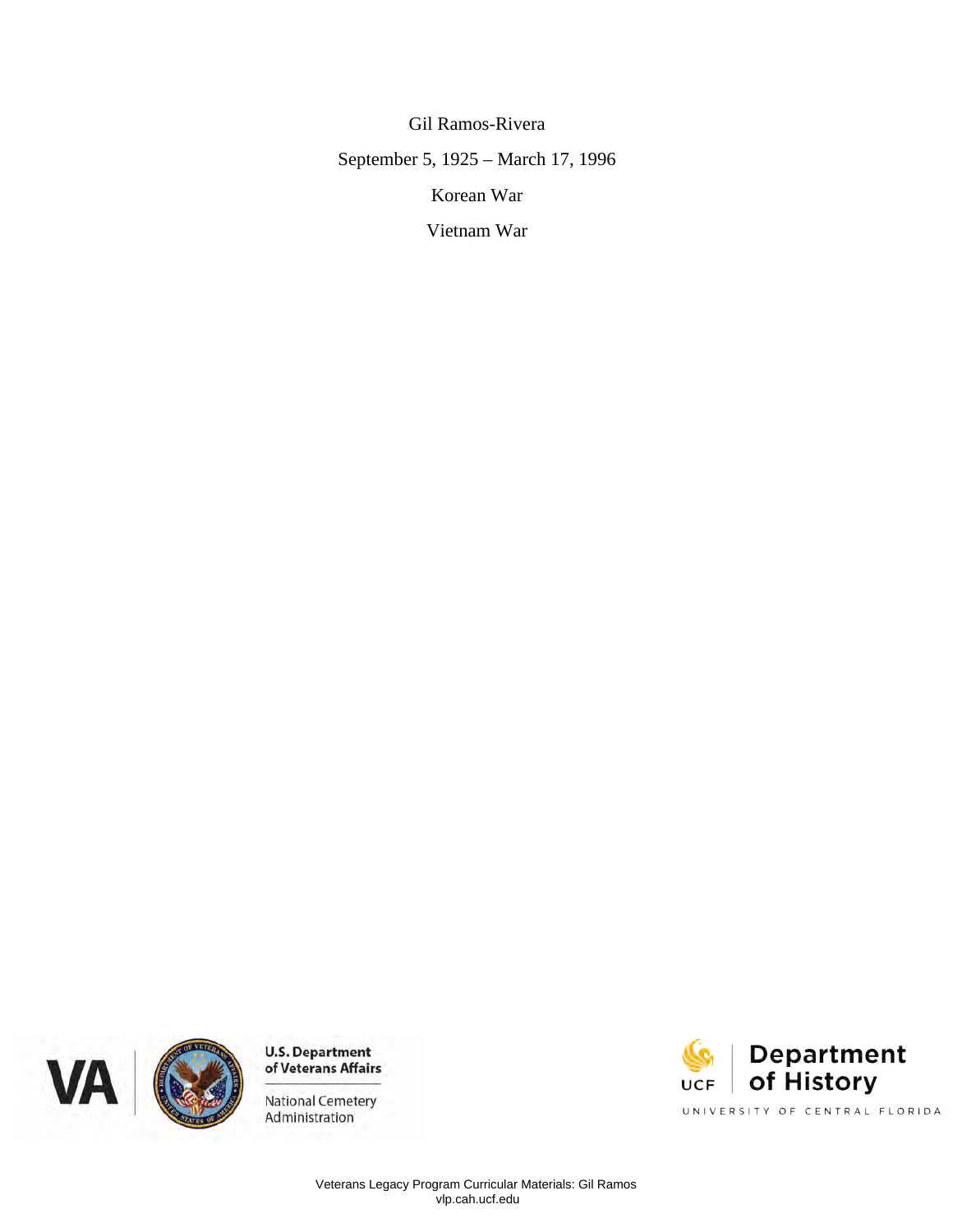#### Gil Ramos-Rivera (September 5, 1925–March 17, 1996)

By Kyle Harrison and Gramond McPherson

### **Early Life**

 American War in 1898. The Jones Act of 1916, implemented in March of 1917, granted status allowed the military to conscript them into service, since gaining citizenship, even larger military.<sup>2</sup> Born on September 5, 1925 to Segundo Ramos, a US soldier, and Paula Rivera de Ramos in Puerto Rico, Gil Ramos-Rivera grew up the second-youngest of five children along with his older sister Merida, his older brothers Jose and Jorge, and his younger sister Nazarea.<sup>1</sup> The United States gained control of Puerto Rico from the declining Spanish Empire after the Spanish-American citizenship to all residents of Puerto Rico. While Puerto Rico's previous territorial numbers of Puerto Ricans, including Ramos-Rivera's father Segundo, served in the United States

 Ramos-Rivera grew up with his family in the municipality of Cayey in Puerto Rico. Barracks, an Army post. Soldiers like Ramos-Rivera's father served in the military for two reasons: to provide their family with steady income, and for the prestige of serving as a soldier in "being a cut above other men in society."<sup>3</sup> By 1920, the base served as the home of several his father Segundo's salary as a soldier as the rest of the family listed no occupation.<sup>5</sup> By the 1935 Puerto Rican Territorial Census, Gil, now ten and a fluent English speaker, continued to military with the rank of first lieutenant.<sup>7</sup> After his retirement, the 1940 Census shows Gil and Cayey served as the location of a Naval facility, the El Cayey Naval Radio Station, and Henry regiments including the Puerto Rican Sixty-fifth Infantry Regiment. Puerto Rican troops aided the United States' interventions in Central America and the Caribbean in the early years of the twentieth century-known as the Banana Wars. 4 As such, the 1930 Census shows Segundo Ramos as a soldier stationed at Henry Barracks. Three-year-old Gil and his family depended solely on live at Henry Barracks with his family. 6 In May of 1937, Ramos-Rivera's father retired from the his family continue to reside in Cayey (as seen here), settling in the city of Monte Llano.<sup>8</sup>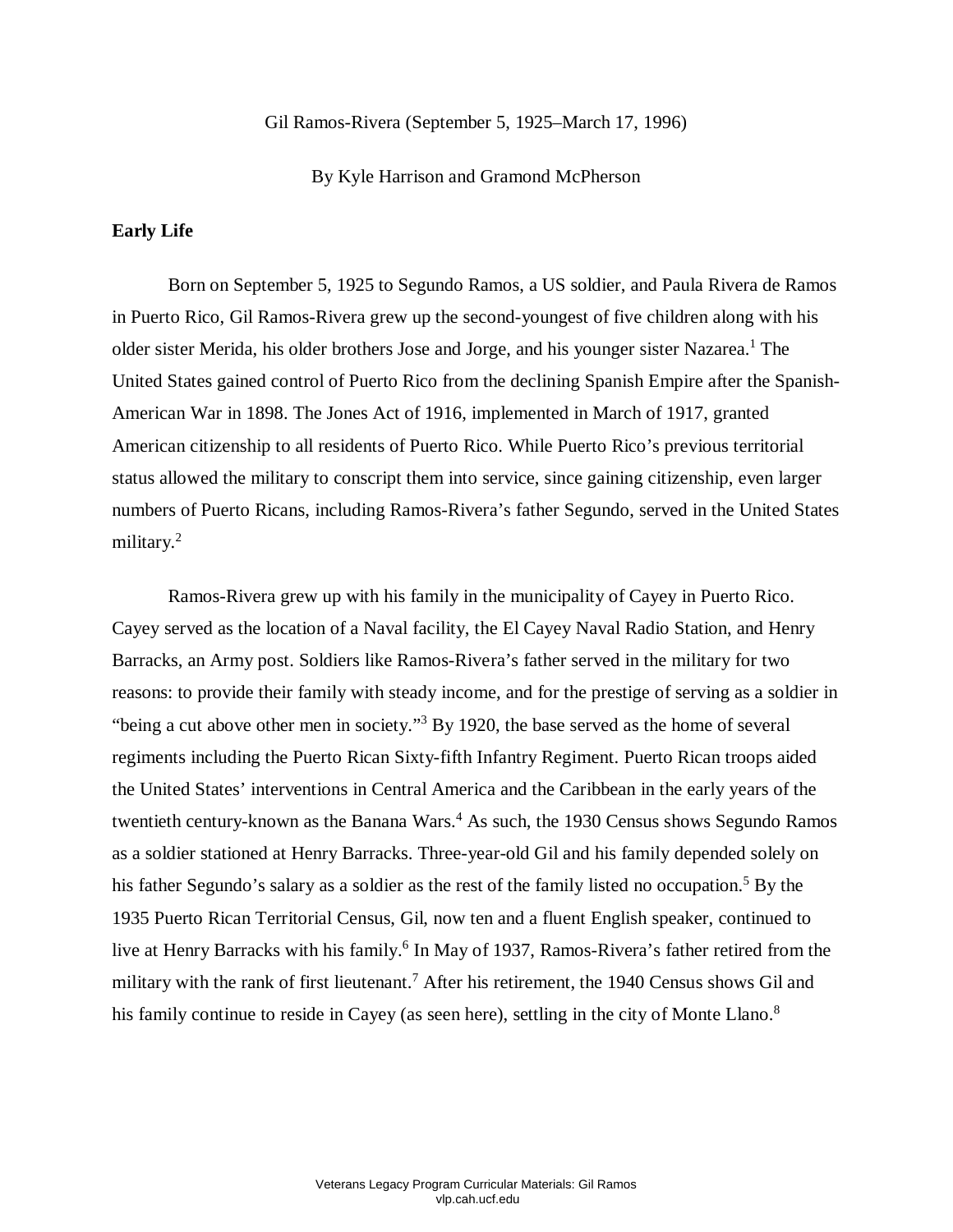#### **Service: Korean and Vietnam War**

 Following in his father's footsteps, on October 10, 1950, Ramos-Rivera enlisted in the United States Army. His entry into the military coincided with the beginnings of the Korean Union and China, invaded South Korea on June 25, 1950. The United States led the efforts of the advanced into North Korea before the Chinese pushed them back into South Korea, eventually turning the war into a stalemate reminiscent of World War I with trench warfare in France. War. The conflict began as North Korea, supported by the communist countries of the Soviet United Nations in supporting the South Koreans, providing over 90 percent of the troops of the United Nations' forces, military equipment, and supplies. 9 As a result of the end of racial segregation during the early 1950s, more English speaking Puerto Ricans like Ramos-Rivera began to serve in non-Puerto Rican units.<sup>10</sup> As the war continued, the United Nations' troops Ultimately, an armistice stopped the open conflict in 1953, though skirmishes presently continue.<sup>11</sup> In all, a total of over 43,000 Puerto Ricans like Ramos-Rivera served in the Korean  $\text{War.}^{12}$ 

 Ricans living in their native country, over 48,000 troops served in Vietnam. While Ramos-Rivera Rican recruits to Vietnam without proper language skills.<sup>14</sup> Ramos-Rivera continued his service in the Vietnam War. The North Vietnamese Communists fought against the anti-Communist South Vietnamese supported by the United States. While Americans served in a limited capacity in the 1950s with only 700 troops, by 1969, Americans forces reached their peak of over 543,000 soldiers in Vietnam.<sup>13</sup> Counting Puerto spoke fluent English, the desperate need for recruits saw the Defense Department relax their policy of enforcing an English immersion course for Puerto Ricans, thus sending many Puerto

often moved in a "long green line", meaning that the unit marched in a single file line.<sup>15</sup> On one occasion during the 1969-1970 time frame, one such unit came under heavy fire by the North seen here) sought to protect the battalion as the doctors worked to care for the casualties. Ramos-Rivera saw firsthand the heat of battle during Vietnam. Many infantry troops Vietnamese Army. The Fifteenth Medical Battalion within the Airmobile 1st Cavalry Division sought to recover and treat casualties, placing themselves in danger as the enemy encroached on their perimeter. Ramos-Rivera, now a Sergeant First Class, and other non-medical personnel (as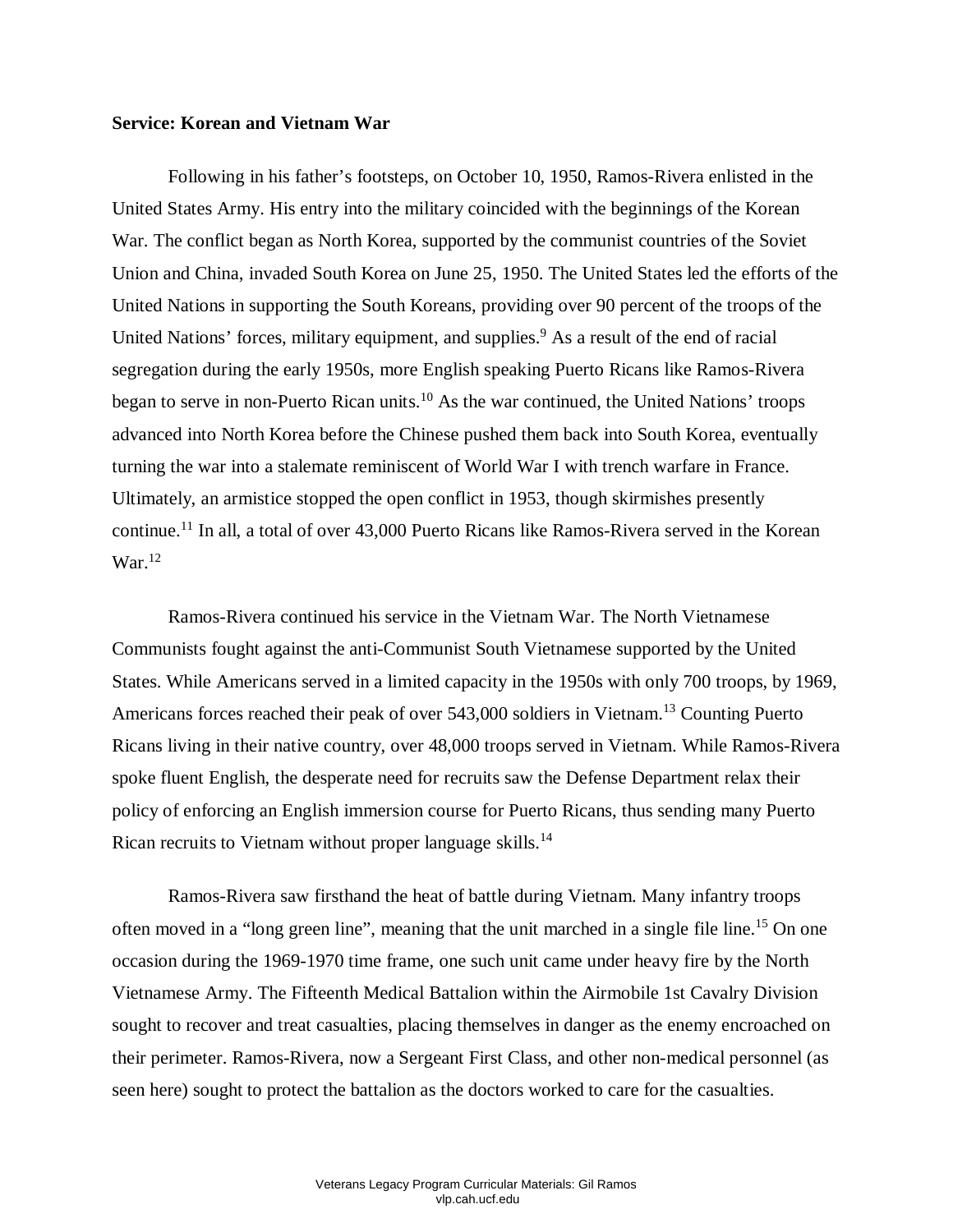received a Purple Heart. The predecessor award, the Badge of Military Merit issued by then birthday. Starting in 1942, during World War II, the military awarded the medal to soldiers wounded or killed in combat. Typically, the military issues the award to soldiers like Ramos- this country. Reaching his twenty years of service, Ramos-Rivera retired from the Army on Fortunately, no injuries occurred for members of the medical company who received a Valorous Unit Award in 1970. In addition, sometime during his twenty-year career in the Army, he General George Washington in 1782, fell into disuse until 1932 when General Douglas MacArthur revived the award as the Purple Heart in honor of the bicentennial of Washington's Rivera who met certain criteria of injury that occurred during hostilities and documented by a medical officer.<sup>16</sup> These honors and recognition reveal the quality of Ramos-Rivera's service to November 1, 1970.

## **Post-war**

 opportunities and to escape the poverty that existed in Puerto Rico. 17 Ramos-Rivera settled in Orlando where he lived for the rest of his life. On March 17, 1996, Ramos-Rivera passed away at in honor of Ramos-Rivera and his service to this country. His service in the heat of intense battle After his retirement, Ramos-Rivera eventually moved to Florida. From the 1940s to 1980s, large numbers of Puerto Ricans migrated to the United States mainland for better the age of seventy. Florida National Cemetery in Bushnell, Florida placed a memorial headstone and the affirmation of his service by the military deserves praise and gratitude.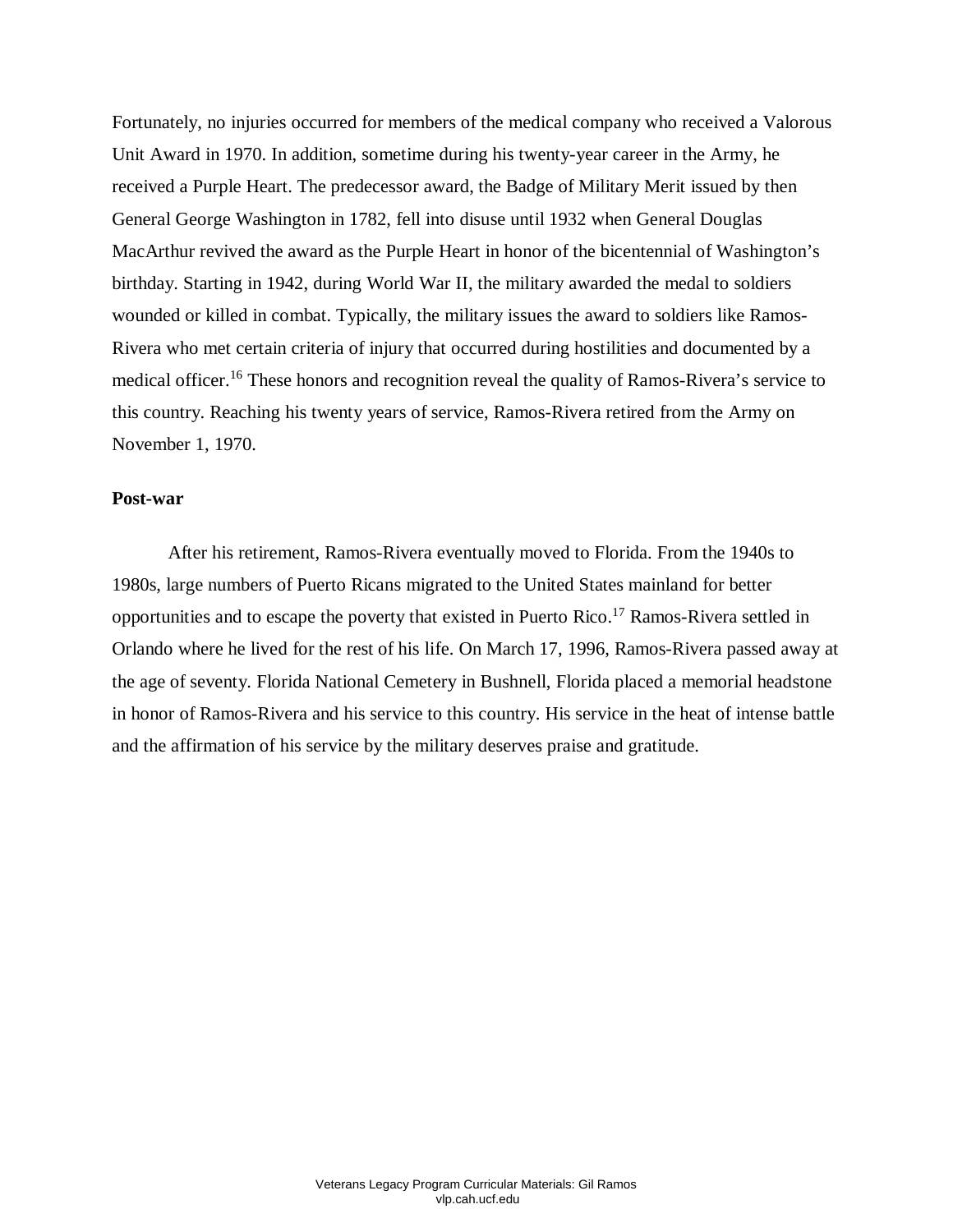# **Endnotes**

 1 "1940 United States Federal Census," database, *Ancestry.com*, https://ancestry.com (accessed Roll: T627\_4634; Page: 11B; Enumeration District: 57-18. July 12, 2017), entry for Gil Ramos Rivera, Census Place: Monte Llano, Cayey, Puerto Rico;

2 Lisa Pierce Flores, *The History of Puerto Rico* (Santa Barbara, CA: ABC-CLIO, 2009), 81–83; Fernando Pico, *History of Puerto Rico: A Panorama of Its People* (Princeton, NJ: Markus Wiener Publishers, 2006), 251.

 Spanish American War: The Evolution of a Place Called Henry Barracks," *Advances in*  3 James J. Prewitt Diaz and Joseph O. Prewitt Diaz, "The Impact on Cayey, Puerto Rico of the *Historical Studies 05*, no. 04 (September 2016): 183, 192–93, doi:10.4236/ahs.2016.54016.

4 Ibid., 196.

5 "1930 United States Federal Census," database, *Ancestry.com*, https://ancestry.com (accessed July 12, 2017), entry for Gil Ramos Rivera, Census Place: Henry Barracks, Cayey, Puerto Rico; Roll: 2645; Page: 1A; Enumeration District.: 0016.

6 "Puerto Rico, Social and Population Schedules, 1935-1936," database, *Ancestry.com*, http://ancestry.com (accessed July 12, 2017), entry for Gil Ramos Rivera, Monte Llano, Cayey, Puerto Rico; Roll: 18; Page: 2A; Enumeration District: 57-15A.

7 "US Army Military Registers, 1798-1969," database, *Ancestry.com* https://ancestry.com (accessed July 12, 2017), entry for Segundo Ramos, volume 3, 1969, page 296.

8 "1940 United States Federal Census," database, *Ancestry.com*, https://ancestry.com (accessed July 12, 2017), entry for Gil Ramos Rivera, Monte Llano, Cayey, Puerto Rico; Roll: T627\_4634; Page: 11B; Enumeration District: 57-18.

9 Kathlyn Gay and Martin Gay, *Korean War*, 1st ed, Voices from the Past (New York: Twentyfirst Century Books, 1996), 22.

10 Gordon L. Rottman, *Korean War Order of Battle: United States, United Nations, and Communist Ground, Naval, and Air Forces, 1950-1953* (Westport, Conn: Praeger Publishers, 2002), 35.

11 Gay and Gay, *Korean War*, 254.

12 Rottman, *Korean War Order of Battle*, 35.

13 Richard W. Stewart, ed., *American Military History, Volume II: The United States Army in a Global Era, 1917-2008*, vol. 2, United States Army in a Global Era, 1917-2008 (Washington, D.C.: Library of Congress, 2009), 289–91, 301, 346.

14 Kyle Longley, *Grunts: The American Combat Soldier in Vietnam* (New York: Routledge, 2015), 30–31.

15 Tom Dalzell, *Vietnam War Slang: A Dictionary on Historical Principles* (New York: Routledge, 2014), 99.

16 T. Christian Miller, "A History Of The Purple Heart," *NPR.Org*, accessed July 17, 2017, http://www.npr.org/templates/story/story.php?storyId=129711544.

17 Flores, *The History of Puerto Rico*, 111–12.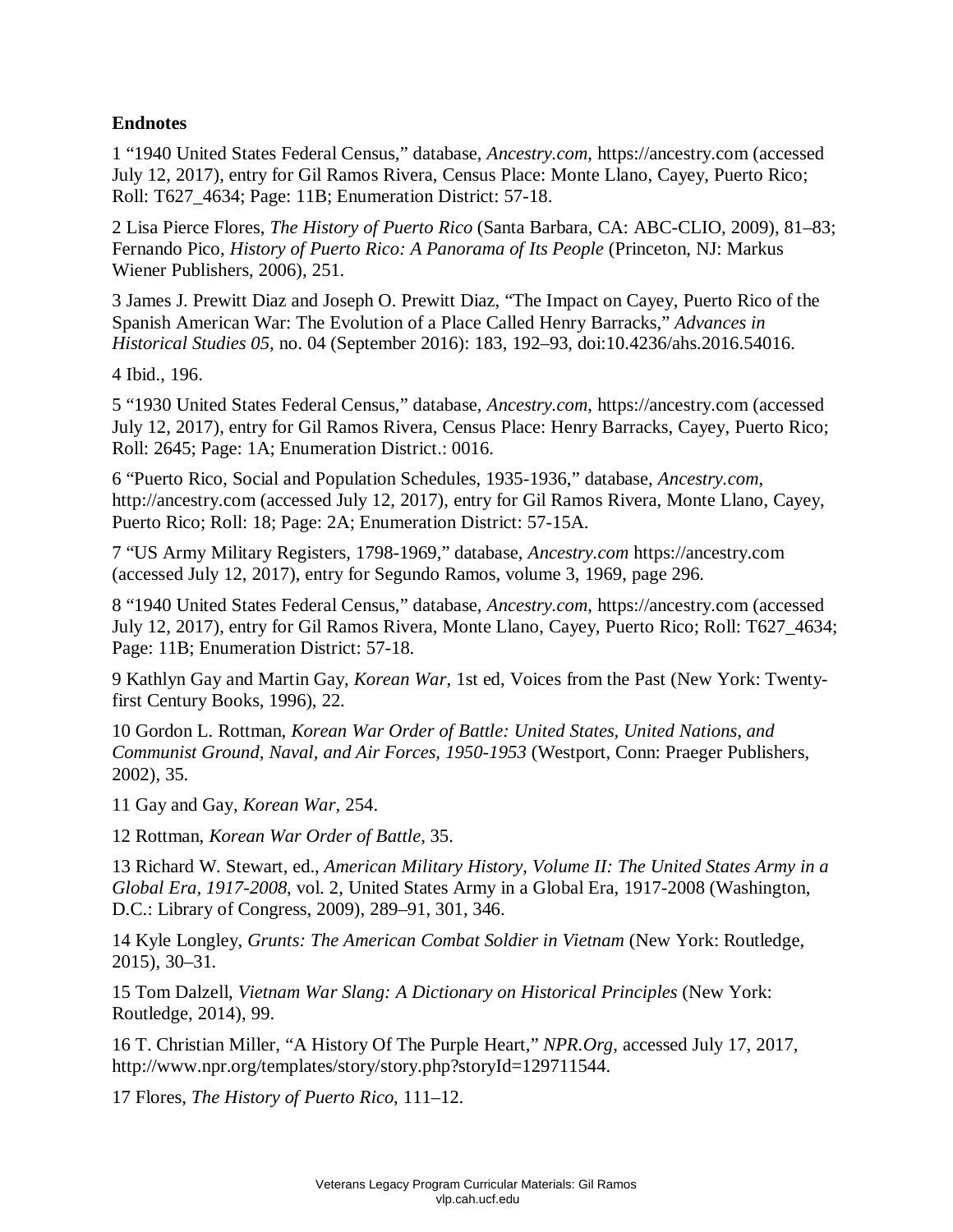| e of |                                                                                 | Municipalidad Cayey                                        | MODELO ILUSTRATIVO COMPLETO DE POBLACION<br>Montelland                                                                                                                              |                                     | Ciudad a pueblo Camin number of a<br>Nombre de la institución Henry Barracks |                |                                                                                                                                                                                                                                                                                                                                                                                                                                                       |       |                                                                                                                                                                                                                                                                                                                                                                                                                                                                                 |             |                           | PUERTO RICO                                                                                                                                 | CENSO SOCIAL Y DE POBLACION<br>Enumerado por mi este dia 13 de enero     |                                                                                                                                                                                                                                                                                                                                                                                                                                        |                                  | Distrito de Enumeración No. 57-/5<br>due 1-24 = 57-16<br>1835, agustina Ligarde, Emmersion |                                       |                                                                                                                                          | ハ               |                                           |
|------|---------------------------------------------------------------------------------|------------------------------------------------------------|-------------------------------------------------------------------------------------------------------------------------------------------------------------------------------------|-------------------------------------|------------------------------------------------------------------------------|----------------|-------------------------------------------------------------------------------------------------------------------------------------------------------------------------------------------------------------------------------------------------------------------------------------------------------------------------------------------------------------------------------------------------------------------------------------------------------|-------|---------------------------------------------------------------------------------------------------------------------------------------------------------------------------------------------------------------------------------------------------------------------------------------------------------------------------------------------------------------------------------------------------------------------------------------------------------------------------------|-------------|---------------------------|---------------------------------------------------------------------------------------------------------------------------------------------|--------------------------------------------------------------------------|----------------------------------------------------------------------------------------------------------------------------------------------------------------------------------------------------------------------------------------------------------------------------------------------------------------------------------------------------------------------------------------------------------------------------------------|----------------------------------|--------------------------------------------------------------------------------------------|---------------------------------------|------------------------------------------------------------------------------------------------------------------------------------------|-----------------|-------------------------------------------|
|      |                                                                                 |                                                            | <b>NOMSEE</b>                                                                                                                                                                       |                                     |                                                                              |                | <b>CASA   DESCRIPCION PERSONAL EDUCACION</b>                                                                                                                                                                                                                                                                                                                                                                                                          |       | <b>WATIVEDAD</b>                                                                                                                                                                                                                                                                                                                                                                                                                                                                |             | CIUDADANIA, ETC.          |                                                                                                                                             | OCUPACIÓN E INDUSTRIA                                                    | <b>CLAVE</b>                                                                                                                                                                                                                                                                                                                                                                                                                           |                                  | SIN EMPLEO                                                                                 |                                       |                                                                                                                                          |                 |                                           |
|      |                                                                                 | LUCAR DE RESIDENCIA<br>1255<br>ili<br>Historia<br>Historia | de cada persona que vivía con esta familla en Dic.<br>1, 1936. Anote primera el apellido paterno, entonces el apellido materno el la persona (o uta, y después el nombre cristiano) |                                     | PARENTES00<br>Parenteneo de esta<br>cous eta el la                           | 護請             | $\begin{tabular}{ c c } \hline & \multicolumn{1}{ c }{\multicolumn{1}{ c }{\multicolumn{1}{ c }{\multicolumn{1}{ c }{\multicolumn{1}{ c }{\multicolumn{1}{ c }{\multicolumn{1}{c }{\multicolumn{1}{c }{\multicolumn{1}{c }{\multicolumn{1}{c }{\multicolumn{1}{c }{\multicolumn{1}{c }{\multicolumn{1}{c }{\multicolumn{1}{c }{\multicolumn{1}{c }{\multicolumn{1}{c }{\multicolumn{1}{c }{\multicolumn{1}{c }{\multicolumn{1}{c }{\multicolumn{1}{c$ |       | de cada persons<br>enumerada<br>Estado 6 territorio                                                                                                                                                                                                                                                                                                                                                                                                                             |             | <b>Big</b>                | <b>OCUPACION</b><br>cio, profestão à clasa da<br>especial, como mayordimie<br>espacial, como mayordinio,<br>diante, sacogodor, etc.<br>6424 | <b>INDUSTRIA</b><br>actess, mer                                          | $\begin{array}{r} \textbf{1.} \textbf{Part} & \textbf{1.} \textbf{1.} \textbf{1.} \textbf{1.} \textbf{1.} \textbf{1.} \textbf{1.} \textbf{1.} \textbf{1.} \textbf{1.} \textbf{1.} \textbf{1.} \textbf{1.} \textbf{1.} \textbf{1.} \textbf{1.} \textbf{1.} \textbf{1.} \textbf{1.} \textbf{1.} \textbf{1.} \textbf{1.} \textbf{1.} \textbf{1.} \textbf{1.} \textbf{1.} \textbf{1.} \textbf{1.} \textbf$<br>20<br>$\boldsymbol{\lambda}$ | mente entities<br>(810 B0)<br>21 | Third also<br>Although<br>Third State<br>Construction<br>(81 o Mo)<br>11                   | Pars and<br>offers<br>automotive<br>۰ | $\begin{array}{ c c }\hline 10 & 4440 \\ \hline 105033 \\ 105033 \\ 105033 \\ 105034 \\ 105034 \\ \hline \end{array}$<br>$\overline{33}$ | $\overline{24}$ |                                           |
|      |                                                                                 | Alialia<br>1237                                            | diyase toda persona viviante Dic. 1, 1036. Omituae                                                                                                                                  |                                     |                                                                              |                | 78910112                                                                                                                                                                                                                                                                                                                                                                                                                                              | 13 14 | $\overline{B}$<br>Preste Rice                                                                                                                                                                                                                                                                                                                                                                                                                                                   | 16          | 17<br>s                   | 18<br>nin                                                                                                                                   | 19                                                                       |                                                                                                                                                                                                                                                                                                                                                                                                                                        |                                  | no                                                                                         |                                       |                                                                                                                                          |                 | T<br>$\overline{a}$                       |
|      | $\mathbf{1}$                                                                    |                                                            | Ortiz Carnen Lydia<br>Castillo Pascon<br>Tastaquet Castillo Carne                                                                                                                   |                                     | 11101                                                                        | 05             | $H_{B37}^{B}$ and six                                                                                                                                                                                                                                                                                                                                                                                                                                 |       | west Ris                                                                                                                                                                                                                                                                                                                                                                                                                                                                        |             | si                        | Oitar<br>as<br>m<br>na                                                                                                                      | M. S. army                                                               | 7893C                                                                                                                                                                                                                                                                                                                                                                                                                                  | si                               |                                                                                            |                                       |                                                                                                                                          |                 | $\overline{\cdot}$                        |
|      | $\mathbf{a}$                                                                    | 35882                                                      |                                                                                                                                                                                     |                                     | legare                                                                       |                | $H(B) 28 \sim 10^{2} \text{ s}$<br>$H[B]Q$ $\Delta a$                                                                                                                                                                                                                                                                                                                                                                                                 |       | Puerto Rio<br>Lusto Rice                                                                                                                                                                                                                                                                                                                                                                                                                                                        |             | si                        | france                                                                                                                                      |                                                                          |                                                                                                                                                                                                                                                                                                                                                                                                                                        |                                  |                                                                                            |                                       |                                                                                                                                          |                 | $\overline{1}$<br>$\overline{\mathbf{5}}$ |
|      | $\lambda$<br>5                                                                  |                                                            | Caroliello Santiago acas                                                                                                                                                            | dilda                               | ua<br>ja                                                                     |                |                                                                                                                                                                                                                                                                                                                                                                                                                                                       |       | $\frac{\mu}{\mu}$ $\frac{\beta}{\beta}$ of a sign function<br>$\frac{\nu}{\beta}$ $\frac{\beta}{\beta}$ of a sign function                                                                                                                                                                                                                                                                                                                                                      |             |                           | manna                                                                                                                                       |                                                                          |                                                                                                                                                                                                                                                                                                                                                                                                                                        |                                  |                                                                                            |                                       |                                                                                                                                          |                 | $\mathfrak{g}$                            |
|      | $\overline{a}$                                                                  |                                                            |                                                                                                                                                                                     |                                     | hips                                                                         |                |                                                                                                                                                                                                                                                                                                                                                                                                                                                       |       |                                                                                                                                                                                                                                                                                                                                                                                                                                                                                 |             |                           | ouna                                                                                                                                        |                                                                          |                                                                                                                                                                                                                                                                                                                                                                                                                                        |                                  |                                                                                            |                                       |                                                                                                                                          |                 | $\overline{\mathbf{r}}$                   |
|      |                                                                                 |                                                            |                                                                                                                                                                                     | Oclock<br>$\mathcal{L}$             | $\tau$<br>$\overline{\boldsymbol{\mu}}$                                      |                | $VB2h$ more                                                                                                                                                                                                                                                                                                                                                                                                                                           |       | Kurt Ries                                                                                                                                                                                                                                                                                                                                                                                                                                                                       |             |                           | minguna                                                                                                                                     |                                                                          |                                                                                                                                                                                                                                                                                                                                                                                                                                        |                                  |                                                                                            |                                       |                                                                                                                                          |                 |                                           |
|      |                                                                                 |                                                            |                                                                                                                                                                                     | avei                                |                                                                              |                | V   B   R   R                                                                                                                                                                                                                                                                                                                                                                                                                                         |       | Prent Ric<br>V B 25 2 no si juito Rico                                                                                                                                                                                                                                                                                                                                                                                                                                          |             |                           | ah                                                                                                                                          | PRRA                                                                     | V1V8                                                                                                                                                                                                                                                                                                                                                                                                                                   | si                               | $\sim$<br>no                                                                               | $\theta$<br>$\theta$                  |                                                                                                                                          |                 | in<br>n                                   |
|      |                                                                                 |                                                            | Tima                                                                                                                                                                                | Peri<br>enís                        | <i><b>LOLL H</b></i><br>trino                                                |                |                                                                                                                                                                                                                                                                                                                                                                                                                                                       |       | V 1 21 s/ no si laute the                                                                                                                                                                                                                                                                                                                                                                                                                                                       |             | si                        | hado<br>$-1$<br>itar                                                                                                                        | PREA UNIVE                                                               | V1V8                                                                                                                                                                                                                                                                                                                                                                                                                                   | ei.<br>$\alpha$                  | $\infty$                                                                                   | $\mathfrak{d}$                        |                                                                                                                                          |                 | ia.<br>13                                 |
|      | $\mathbf{u}$<br>12.                                                             | 35 9 88                                                    |                                                                                                                                                                                     | Price                               | <u>20</u>                                                                    |                |                                                                                                                                                                                                                                                                                                                                                                                                                                                       |       | $2054843$ Cropin Puesto Vier<br>$H935C$ no see Prests River                                                                                                                                                                                                                                                                                                                                                                                                                     |             | $\Delta$<br>n             | m<br>minguas                                                                                                                                |                                                                          |                                                                                                                                                                                                                                                                                                                                                                                                                                        |                                  |                                                                                            |                                       |                                                                                                                                          |                 | 14                                        |
|      | 13.                                                                             |                                                            | tagens Cericoches.                                                                                                                                                                  | aztazena de Bencockes Cuta<br>Cuile | ispora                                                                       |                |                                                                                                                                                                                                                                                                                                                                                                                                                                                       |       | Puesto Rico                                                                                                                                                                                                                                                                                                                                                                                                                                                                     |             | فند<br>$\lambda$          | ningenna<br>aisterma                                                                                                                        |                                                                          |                                                                                                                                                                                                                                                                                                                                                                                                                                        |                                  |                                                                                            |                                       |                                                                                                                                          |                 | 15.<br>16                                 |
|      | 14<br>$\frac{15}{16}$                                                           |                                                            |                                                                                                                                                                                     | are                                 | hija                                                                         |                |                                                                                                                                                                                                                                                                                                                                                                                                                                                       |       | $H$ B $H$ a sign Punto River<br>V B N s sisifunts lies                                                                                                                                                                                                                                                                                                                                                                                                                          |             | si                        | marina                                                                                                                                      |                                                                          |                                                                                                                                                                                                                                                                                                                                                                                                                                        |                                  |                                                                                            |                                       |                                                                                                                                          |                 | $17^{\circ}$                              |
|      | $\overline{17}$                                                                 |                                                            |                                                                                                                                                                                     | Hietor<br>ictor                     | hlijs                                                                        |                |                                                                                                                                                                                                                                                                                                                                                                                                                                                       |       | $V B 7 0 i$ or putakes                                                                                                                                                                                                                                                                                                                                                                                                                                                          |             | ※<br>no                   | minguna                                                                                                                                     |                                                                          |                                                                                                                                                                                                                                                                                                                                                                                                                                        |                                  |                                                                                            |                                       |                                                                                                                                          |                 | 18<br>19                                  |
|      | 18                                                                              |                                                            |                                                                                                                                                                                     | Marta                               | humana<br>dife                                                               | $\overline{a}$ |                                                                                                                                                                                                                                                                                                                                                                                                                                                       |       | 4 6 06 s no a Puesto Rico<br>Prents Rio                                                                                                                                                                                                                                                                                                                                                                                                                                         |             | خما                       | minguna                                                                                                                                     | N.S. anny                                                                | 81930                                                                                                                                                                                                                                                                                                                                                                                                                                  | si                               | no                                                                                         | $\sqrt{2}$                            |                                                                                                                                          |                 | 20                                        |
|      |                                                                                 | 361089                                                     | Ramos Segundo                                                                                                                                                                       | jura de lanos Paula                 | expres                                                                       |                |                                                                                                                                                                                                                                                                                                                                                                                                                                                       |       |                                                                                                                                                                                                                                                                                                                                                                                                                                                                                 | Kie         | no                        | ninguna<br>ninguna                                                                                                                          |                                                                          |                                                                                                                                                                                                                                                                                                                                                                                                                                        |                                  |                                                                                            |                                       |                                                                                                                                          |                 | $_{21}$                                   |
|      |                                                                                 |                                                            |                                                                                                                                                                                     | Ramos Kimera (vie)                  | hyd                                                                          |                | V B 1522                                                                                                                                                                                                                                                                                                                                                                                                                                              |       | Luenta K                                                                                                                                                                                                                                                                                                                                                                                                                                                                        | Rie<br>بمضر | $\rightsquigarrow$<br>سمھ | mnama                                                                                                                                       |                                                                          |                                                                                                                                                                                                                                                                                                                                                                                                                                        |                                  |                                                                                            |                                       |                                                                                                                                          |                 | $\mathbf{22}$<br>23                       |
|      | $\begin{array}{r} \hline 22 \\ 23 \\ 24 \end{array}$                            |                                                            |                                                                                                                                                                                     | El                                  | yie.<br>hijo                                                                 |                |                                                                                                                                                                                                                                                                                                                                                                                                                                                       |       | $V[\beta]$ 5 $\alpha$ as a fundacion                                                                                                                                                                                                                                                                                                                                                                                                                                            |             | si<br>$\Delta z$          | ninguina<br>Juindina                                                                                                                        |                                                                          |                                                                                                                                                                                                                                                                                                                                                                                                                                        |                                  |                                                                                            |                                       |                                                                                                                                          |                 | 24<br>$\boldsymbol{25}$                   |
|      |                                                                                 |                                                            |                                                                                                                                                                                     | Mazaria<br>Gover Celiot             | in                                                                           |                | ife 305 1 13 85 cm si                                                                                                                                                                                                                                                                                                                                                                                                                                 |       | VB 10 N as a funct Rice<br>VB 35 c no ai Mostana                                                                                                                                                                                                                                                                                                                                                                                                                                |             | $\mathcal{L}$             |                                                                                                                                             | U.S. amy officer U.S. army                                               | 96.2                                                                                                                                                                                                                                                                                                                                                                                                                                   | ei                               | $\sim$                                                                                     | D                                     |                                                                                                                                          |                 | 24                                        |
|      | $\begin{array}{ c c }\hline 25 \\ \hline 26 \\ \hline 27 \\ \hline \end{array}$ | 371190                                                     |                                                                                                                                                                                     | Carland Bake Cleanor                | para                                                                         |                |                                                                                                                                                                                                                                                                                                                                                                                                                                                       |       | $H/B$ 32 c/m a Connection                                                                                                                                                                                                                                                                                                                                                                                                                                                       |             | si<br>$\approx$           | ningina<br>minenina                                                                                                                         |                                                                          |                                                                                                                                                                                                                                                                                                                                                                                                                                        |                                  |                                                                                            |                                       |                                                                                                                                          |                 | 27<br>28                                  |
|      |                                                                                 |                                                            | Sicklefor Client                                                                                                                                                                    | $\ell_{\nu}$<br>dea                 | ندز<br>لعذر                                                                  |                |                                                                                                                                                                                                                                                                                                                                                                                                                                                       |       |                                                                                                                                                                                                                                                                                                                                                                                                                                                                                 |             | ينجز                      | ninguna                                                                                                                                     |                                                                          |                                                                                                                                                                                                                                                                                                                                                                                                                                        |                                  |                                                                                            |                                       |                                                                                                                                          |                 | 79                                        |
|      | <b>28 28 28</b>                                                                 |                                                            |                                                                                                                                                                                     | Rand                                |                                                                              |                |                                                                                                                                                                                                                                                                                                                                                                                                                                                       |       | VB8 also controlled                                                                                                                                                                                                                                                                                                                                                                                                                                                             |             | $\sim$<br>$\sim$          | guna<br>$\sim$<br>siriedala                                                                                                                 | purada<br>casu                                                           | $-90C$                                                                                                                                                                                                                                                                                                                                                                                                                                 | $\sim$                           | no                                                                                         | n.                                    |                                                                                                                                          |                 | 20<br>31                                  |
|      |                                                                                 |                                                            | 457                                                                                                                                                                                 | Cilian<br>TreatCharles Bower        | asslink<br>ufee 3                                                            |                |                                                                                                                                                                                                                                                                                                                                                                                                                                                       |       | $\frac{(16)(13)(18)}{(11)(13)(12)}$ one signal theory                                                                                                                                                                                                                                                                                                                                                                                                                           |             | $10x^2$                   |                                                                                                                                             | Saany officer 11.8 dinny                                                 | 9693C                                                                                                                                                                                                                                                                                                                                                                                                                                  | si                               | $\sim$                                                                                     |                                       |                                                                                                                                          |                 | 32                                        |
|      | 31<br>32                                                                        | 38 12 91                                                   |                                                                                                                                                                                     | red Freat Gran                      | para                                                                         |                |                                                                                                                                                                                                                                                                                                                                                                                                                                                       |       |                                                                                                                                                                                                                                                                                                                                                                                                                                                                                 |             | خە                        | Launa<br>n<br>ansa<br>$\sim$                                                                                                                |                                                                          |                                                                                                                                                                                                                                                                                                                                                                                                                                        |                                  |                                                                                            |                                       |                                                                                                                                          |                 | $\overline{13}$<br>34                     |
|      | 33                                                                              |                                                            |                                                                                                                                                                                     |                                     | ule                                                                          |                |                                                                                                                                                                                                                                                                                                                                                                                                                                                       |       |                                                                                                                                                                                                                                                                                                                                                                                                                                                                                 |             |                           |                                                                                                                                             | U.S. army officer U.S. army                                              | 46838                                                                                                                                                                                                                                                                                                                                                                                                                                  | si                               | $\mathcal{M}$                                                                              | $\overline{p}$                        |                                                                                                                                          |                 | 35                                        |
|      | $\begin{array}{r} 24 \\ 35 \\ 86 \end{array}$                                   | 39/392                                                     |                                                                                                                                                                                     | Standin amaury Manuel               | sepass                                                                       |                |                                                                                                                                                                                                                                                                                                                                                                                                                                                       |       |                                                                                                                                                                                                                                                                                                                                                                                                                                                                                 |             | si                        | $- n_1$<br>nauna                                                                                                                            |                                                                          |                                                                                                                                                                                                                                                                                                                                                                                                                                        |                                  |                                                                                            | $\mathcal{D}$                         |                                                                                                                                          |                 | 36<br>37                                  |
|      |                                                                                 |                                                            |                                                                                                                                                                                     | Lia antinio albert                  | Lyo<br>silva                                                                 |                |                                                                                                                                                                                                                                                                                                                                                                                                                                                       |       |                                                                                                                                                                                                                                                                                                                                                                                                                                                                                 |             |                           | nihanna<br>sirmente                                                                                                                         | Casa privada 9576 @                                                      |                                                                                                                                                                                                                                                                                                                                                                                                                                        | si<br>A <sub>1</sub>             | no<br>no                                                                                   | m                                     |                                                                                                                                          |                 | 38                                        |
|      | $\overline{37}$                                                                 | 201493                                                     | Nazline Lemides<br>Catchello Sicilisti<br>Indoes de Batcheller Low                                                                                                                  |                                     | ulv                                                                          |                |                                                                                                                                                                                                                                                                                                                                                                                                                                                       |       |                                                                                                                                                                                                                                                                                                                                                                                                                                                                                 |             | s.<br>si                  | minima                                                                                                                                      |                                                                          |                                                                                                                                                                                                                                                                                                                                                                                                                                        |                                  |                                                                                            |                                       |                                                                                                                                          |                 | 39<br>49                                  |
|      | 38<br>39                                                                        |                                                            | 41 15 94 Gyps pelly Willard Same                                                                                                                                                    | down de Batcheller Ly               | epot<br>iefe                                                                 |                |                                                                                                                                                                                                                                                                                                                                                                                                                                                       |       |                                                                                                                                                                                                                                                                                                                                                                                                                                                                                 |             | ei                        |                                                                                                                                             | n. S. amy officer M. S. army<br>escuela Publica 9494 C                   | 41.43                                                                                                                                                                                                                                                                                                                                                                                                                                  | $\alpha$<br>Ri                   | no<br>$\overline{u}$                                                                       | $\sigma$                              |                                                                                                                                          |                 | $\overline{41}$                           |
|      | $\begin{array}{c c} \hline 40 \\ \hline 41 \end{array}$                         |                                                            |                                                                                                                                                                                     | Carry of Pumpelly Mayne             | eves                                                                         |                |                                                                                                                                                                                                                                                                                                                                                                                                                                                       |       |                                                                                                                                                                                                                                                                                                                                                                                                                                                                                 |             | تداير                     | nguna                                                                                                                                       |                                                                          |                                                                                                                                                                                                                                                                                                                                                                                                                                        |                                  | no                                                                                         | ø.                                    |                                                                                                                                          |                 | 42<br>43                                  |
|      | 42                                                                              |                                                            |                                                                                                                                                                                     | lay Cillian                         | yo<br>www<br>$q_{12}$                                                        |                |                                                                                                                                                                                                                                                                                                                                                                                                                                                       |       | H Col 19 a no en lingua heled<br>V B US C no en Lebrais<br>H B 32 C no en Louth Carlo                                                                                                                                                                                                                                                                                                                                                                                           |             | $\lambda^{\lambda}$       | simienta                                                                                                                                    | casa purada 9596 C<br>V.S. army                                          | 9693C                                                                                                                                                                                                                                                                                                                                                                                                                                  | si<br>$\overline{a}$             | no                                                                                         | $\circ$                               |                                                                                                                                          |                 | 44                                        |
|      | 43                                                                              | 4216                                                       | Couper                                                                                                                                                                              | lenge                               | up                                                                           |                | $V = V5$<br>$V = 32$ $C = 2$<br>$V = 32$                                                                                                                                                                                                                                                                                                                                                                                                              |       |                                                                                                                                                                                                                                                                                                                                                                                                                                                                                 |             | $\Delta \lambda$          | U.S. army Hener<br>nois                                                                                                                     |                                                                          |                                                                                                                                                                                                                                                                                                                                                                                                                                        |                                  |                                                                                            |                                       |                                                                                                                                          |                 | $rac{45}{46}$                             |
|      | $rac{44}{45}$                                                                   |                                                            | hri                                                                                                                                                                                 | Solin de Coupel Mas                 | fipe                                                                         |                |                                                                                                                                                                                                                                                                                                                                                                                                                                                       |       | VB 5 s no me Mississippi                                                                                                                                                                                                                                                                                                                                                                                                                                                        |             | ≪                         |                                                                                                                                             |                                                                          | pwada 9593C                                                                                                                                                                                                                                                                                                                                                                                                                            | $\overline{a}$                   | no                                                                                         | $\mathbf{c}$                          |                                                                                                                                          |                 | $\overline{\mathbf{57}}$                  |
|      | 47                                                                              |                                                            | mper<br>tings                                                                                                                                                                       | George fre                          | hijo                                                                         |                |                                                                                                                                                                                                                                                                                                                                                                                                                                                       |       |                                                                                                                                                                                                                                                                                                                                                                                                                                                                                 |             | mo<br>سده                 |                                                                                                                                             |                                                                          |                                                                                                                                                                                                                                                                                                                                                                                                                                        | C                                | $\mathcal{M}$<br>$a_{i}$                                                                   | $\overline{a}$                        |                                                                                                                                          |                 | <b>is</b><br>49                           |
|      | 48                                                                              | 431796                                                     | Dabner                                                                                                                                                                              | John                                | felo<br>isposa                                                               |                |                                                                                                                                                                                                                                                                                                                                                                                                                                                       |       | $\frac{1718}{1718320 \text{ m} \cdot \text{m} \cdot \text{m} \cdot \text{m} \cdot \text{m} \cdot \text{m} \cdot \text{m} \cdot \text{m} \cdot \text{m} \cdot \text{m} \cdot \text{m} \cdot \text{m} \cdot \text{m} \cdot \text{m} \cdot \text{m} \cdot \text{m} \cdot \text{m} \cdot \text{m} \cdot \text{m} \cdot \text{m} \cdot \text{m} \cdot \text{m} \cdot \text{m} \cdot \text{m} \cdot \text{m} \cdot \text{m} \cdot \text{m} \cdot \text{m} \cdot \text{m} \cdot \text$ |             |                           |                                                                                                                                             | annewle dag private 1973<br>N.S. anny (North S. Anny 9693)<br>mir grande |                                                                                                                                                                                                                                                                                                                                                                                                                                        |                                  |                                                                                            |                                       |                                                                                                                                          |                 | 60                                        |
|      | 49                                                                              |                                                            |                                                                                                                                                                                     | Girce He Ostrey Jane                | alijado                                                                      |                |                                                                                                                                                                                                                                                                                                                                                                                                                                                       |       |                                                                                                                                                                                                                                                                                                                                                                                                                                                                                 |             | ىنە                       | ninguna                                                                                                                                     |                                                                          |                                                                                                                                                                                                                                                                                                                                                                                                                                        |                                  | <b>THERESA</b>                                                                             |                                       |                                                                                                                                          |                 |                                           |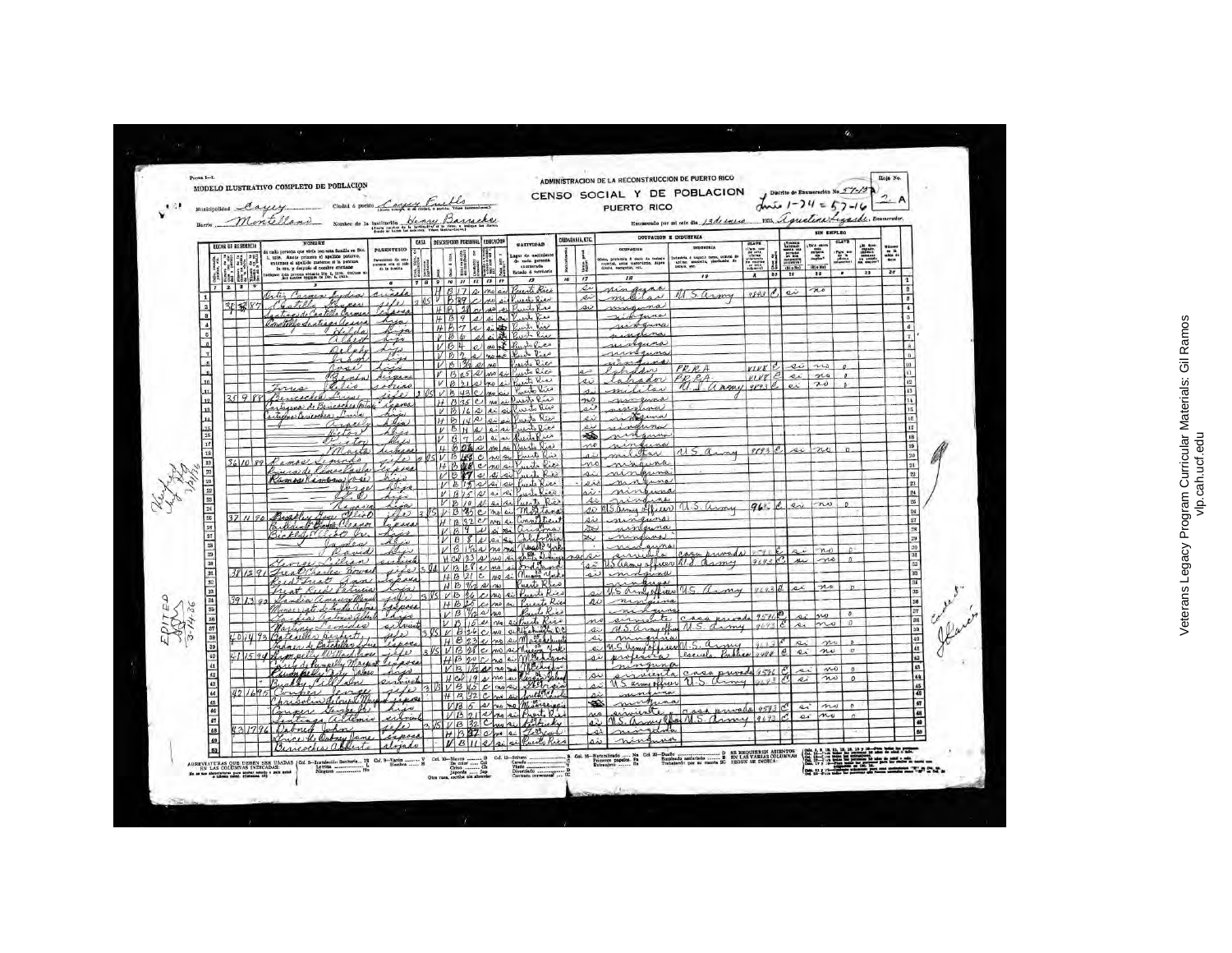| ī.<br>開群<br>$\frac{1}{2}$<br>市<br>Þ,<br>13.42<br>仏象<br>Þ<br>ъs<br>Ļ,<br>w<br>  1  .  1  <br>h<br>M<br>ķ.<br>ka<br>Raman, Meniata<br>Banna, Septer<br>Rat.<br>Gonzalez, Julio<br>Rames<br><i>Kivena de Agrada,</i><br>Encarnacian,<br>Vail, Howard K.,<br>Š<br>Reyes, Valla<br>Cancooqinin Padu<br>Huni Yadio<br>Rodnigues, Romera<br>Ortiz, Jose R.<br>Keanna,<br>Famer<br>Coltz de Reez, Clamcion<br>Names,<br>Villacauxa Estati<br>Henrosodez, Pader P.<br>Bender, George E.<br>Jones, Chanks W.<br>Notes, Manufills C.<br>Barbertan<br>Gas<br>Sontiago, and ins<br>Santri<br><i><b><i><u><b>Todeiputt</b></u></i></b></i><br>College Season<br>Deseys, June<br>Solivan, Indon<br>Constitut, Rafast<br>Eixendy<br>Boston Sec. a.<br>Vazyuez, Ramére<br>Machi, Mariane,<br>$S_{\rm{p}}$<br><b>Barbian</b><br><b>Vallas</b><br>Cantiago,<br>teenshee, beeres of<br>لأشتمان<br>J<br>to Rate<br>in Zaile<br>f<br>Carilia a<br>Ift, Francisco<br>annoica M<br>Jahre L.<br>Denald R.<br>Robert Ma<br>ļ<br>Dine Rothel<br><b>Pay Albert</b><br>Geerge<br>Dea bl<br>Edwin B.<br>Jene a<br>Hodish<br>$a_{\mu \nu}$<br><b>Bitte</b><br>Gabai,<br>charian<br>Ennance<br>Elect<br>aleja<br>ļ.<br>Eusebia<br>×<br>Faula<br>77327<br>Egresa<br>Proofs<br>Egene<br><b>Later</b><br><b><i><u>Circula</u></i></b><br>ķ<br><b>Consult</b><br>Saldado<br>تسابرات<br>Seidade<br>Seldode<br>Sidoda<br>غلطهانة<br>ا مقابلة.<br>مقابلة<br>新学<br><b>DISTURBED</b><br>Hije<br><b>City of a</b><br>عاصرا وأحظ<br>Line 1<br><b>Secretary</b><br><b>Albert</b><br><b>Sectionals</b><br>W<br>Seidheala<br>aldada.<br><b>Regist</b><br>ind od<br>T.<br>alin<br>a Type<br>Hija<br>Kija<br>ł.<br><b>THE STATE</b><br>مصمان<br>ستحصفك<br>خزينه<br>17000<br>è<br>ā<br>ø<br>$\overline{a}$<br>ø<br>ъ<br>a<br>ā<br>$\overline{a}$<br>$\overline{\mathbf{a}}$<br>$571 + 4$<br>a<br>ю<br>City, mayor<br>Ķ<br>$x \geq 35$<br>S<br>$\begin{array}{c} 2 \overline{3} \overline{2} \overline{3} \overline{3} \overline{4} \overline{1} \overline{1} \overline{1} \overline{1} \overline{1} \overline{1} \overline{1} \overline{1} \overline{1} \overline{1} \overline{1} \overline{1} \overline{1} \overline{1} \overline{1} \overline{1} \overline{1} \overline{1} \overline{1} \overline{1} \overline{1} \overline{1} \overline{1} \overline{1} \overline{1} \overline{1} \overline{1} \overline{1} \overline{1} \overline{1} \$<br>k<br>W<br><b>HB</b><br>NGLIL IS<br><b>H 3 35 C</b><br>$\frac{1}{2}$ $\frac{1}{2}$ $\frac{1}{2}$ $\frac{1}{2}$<br>e A<br>e v<br>$\frac{1}{2}$<br>$\frac{1}{8}$<br>a n<br>e s<br>K<br>¢<br>Į<br>$\frac{1}{2}$<br>$\frac{1}{2}$<br>×<br>N R<br>۴<br>Ķ<br>×<br>R<br>۴.<br>٩<br>B 第10<br>łs.<br>66<br><b>AB</b><br>2.38<br>h<br>2 15/ 4<br>91<br>fx)<br>h,<br>m<br>Ħ<br>ie Lien<br>$32 - 8$<br>$\frac{25}{25}$<br>3.2.5<br>y<br>$rac{c}{\kappa}$<br>34<br>Ł<br>福<br>$\overline{\mathbf{z}}$<br>Ŀ<br>ķ<br>31 5<br>ă<br>È<br>ų<br>£<br>İ.<br>ł.<br>ŀ<br>垦<br>ų<br>ķ<br>k<br>昏<br>23 3<br>k<br>B<br>ŧ,<br>男の<br>þ<br>ř<br>製の<br><b><i><u>Indian at this</u></i></b><br>Ņ<br>ع ا م<br>'n<br>m<br>h<br>n<br>th<br>h<br>'n<br>h<br>ķ,<br>M<br>'n<br>þ,<br>(h<br>M<br>m<br>V)<br><b>SIMPORT</b><br><b>Att</b> 42<br>NS 51<br>gast<br>10.51<br>No Si<br>ſ.<br>w<br>Ne 57<br>ķ<br>ģ,<br>ķ,<br>Ne. 68<br><b>Ne or</b><br>þ<br>þ<br>Ne. 21<br>Ŗ<br>R<br>Ne Si<br><b>Reserve</b><br>高句<br>ま 白<br>Mi Si<br>经验<br>医空气<br>香の<br>R<br>E<br>Ma St<br><b>MAG</b><br>ß<br>No Si<br>$Mx$ 57<br>Ne Si<br><b>Beach</b><br>ļ,<br>Na Szi<br>医院<br>Me St<br>医原<br>Me Sr<br>Me Si<br>i<br>G<br>まじ<br>Me Si<br>医白色<br>Ma. 57<br>u<br>医学<br>No. St<br>Me Si<br>Ø,<br>h<br>P.<br><b>Keenh Kich</b><br><b>Zanh Ree</b><br><b><i>Bach Rice</i></b><br>Redito<br><b>Gunha Rice</b><br>Runte Alice<br>George Georg<br>Landa Black<br><b>Bunk Ree</b><br><b>Zeedh Rica</b><br><b>Elected Price</b><br>County Acr<br>Gunta Acch<br>Bank Rick<br>Finale Keep<br>Frantis Birth<br><b>Book Rice</b><br>Foundation<br>Forth Fire<br><b>Reading Africa</b><br><b>Zunh Kiny</b><br>Renberg<br><b>New York</b><br><b>George River</b><br>Giorgio<br><b>Pach Kich</b><br><b>Controlling</b><br><b>Runh Rea</b><br><b>Zecha Rese</b><br>East River<br><b>Side of</b><br>Nam Yank<br><b>Gash Res</b><br><b>Georg</b> Kies<br>Contract<br>المنكار المنسك<br>Zucke Ree<br><b>Parth Rick</b><br><b><i>Texas</i></b><br>Captains<br><b>Controllers</b><br><b>Rangpharm</b><br><b><i>Lodiana</i></b><br><b>Creatively</b><br>ada Arca<br><b>Contract Contract</b><br>$\begin{array}{l} \hbox{where $H$-nonlinear is called $\mathcal{P}(\mathcal{M})$ and $H$-nonlinear is defined by $H$-nonlinear, $H$-nonlinear is defined by $H$-nonlinear, $H$-nonlinear is defined by $H$-nonlinear, $H$-nonlinear is defined by $H$-nonlinear, $H$-nonlinear is defined by $H$-nonlinear, $H$-nonlinear is defined by $H$-nonlinear, $H$-nonlinear is defined by $H$-nonlinear, $H$-nonlinear is defined by $H$-nonlinear, $H$-nonlinear is defined by $H$-nonlinear, $H$-nonlinear is defined by $H$-nonlinear, $H$-nonlinear is defined by $H$-nonlinear, $H$-nonlinear is defined by $$<br>distant.<br>de Kice<br>Gun Kica<br><b><i>Laschaffee</i></b><br>Burk Kee<br><b>Zach Rice</b><br><b>ZechKico</b><br><b>Ban Res</b><br>Garl Rica<br>East Res<br>Gasta Krist<br>Contrace<br>Teacher Rice<br>Park dice<br>Perch Arcs<br>The Zo First<br>Read's Acc.<br><b>George Area</b><br><b>Pack Rea</b><br><b>Season</b><br><b>Wark Rica</b><br>Back Rice<br>Point Line<br>Seat E.<br><b>Ranta Rica</b><br>Carla dias<br>Final's Nick<br><b>Death Are</b><br><b>Theatriche</b><br>Tengt.<br><b>Geota disca</b><br>Conta Afer<br><b>Controller</b><br>La No Keca<br><b>Beats Eins</b><br>Pueh Ris<br><b>George Rice</b><br><b>Normand</b><br>Contact Contact<br><b>Contraction</b><br>Teach Tra<br>Î<br>olaw Yark<br>Lodis and<br>Georgia<br><b>Nicor Vice</b><br>New Year<br>olew Yeak<br><b>Windiana</b><br>ade Rea<br>ada Rica<br><b>REAL</b><br>Į<br><b>Geodo Rice</b><br><b>Rede Rea</b><br>Renk hice<br>Facing Kicz<br>Finants Area<br>Reach Arco<br>Lead Kies<br>Founds Arce<br>George Kica<br><b>Zach Res</b><br>New Year<br>Gungia<br>East Res<br>Gundahar<br>Bush Kie<br>Landishees<br>George Ken<br>Forest Green<br><b>Contaker</b><br>No. of Acres<br>Contalaro<br>Laglation<br><b>Cambrica</b><br><b><i>George River</i></b><br>Fashi Kira<br>Couch Rear<br>Tour Le Kier<br>Farmin Kees<br><b>Canada Rica</b><br>Gunda Arca<br>Beach Rice<br>Missouri<br>Seeth Rice<br>Treath River<br>New Yers<br>Ninanan<br><b>Miles every</b><br>Frank Kies<br>Truck Albert<br>Indiana<br>New Year<br><b>Emily First</b><br>Gently Albert<br>Ï<br>Leada Rice<br>Targetterer<br>Grand A. King<br>المتعارض والأشما<br><b>BEER</b><br>Lagillai<br>馴<br>$\frac{5}{27}$<br>Ř<br>쯾<br><b>Vege</b><br>ц<br>EK.<br>计一种<br>哪<br>š<br>R<br>Ę<br><b>AS</b><br>W.ZE<br>ŀ<br>No. St<br>Ľ<br>Q.<br>ø<br>ķ,<br>9<br>ķ,<br>Q<br>Ø.<br>Ř<br>ý,<br>Ŕ.<br>ų<br>Q.<br>b<br>Ŕ.<br>k.<br>契<br>5<br>H.<br>Ŷ<br>é.<br>墊<br>ľo.<br>ŵ<br>Ř<br>抱<br>R<br>ļ9<br>R.<br>k<br>Þ<br>Þ.<br>ø<br>ë<br>Ø,<br>ś,<br>蒃<br>Ŗ.<br>k.<br>Þ,<br>p<br>R.<br>鱼<br>ø<br>Hote V4, mate<br>Seldien<br>Seizir<br>Scidian<br>Seldies<br>Chiner<br>Sidne<br>Seldies<br>Subject<br>Salaha<br><b>Budition</b><br>Seidien<br>منافات<br>Seidies<br>Seidian<br>Officer<br>Secure<br>Seldier<br>متشاملتك<br>Seidico<br>Seidre-<br>Sections<br>Seidian<br>Seldian<br><b>CHAIRS</b><br>Ningua.<br>Beidict<br>Seldie<br>Subien<br>Seidire<br>Beldia.<br>Chica.<br>Office<br>Wingsto<br>56.60<br>Suidies<br>alises<br>dispuso<br><b><i><u>Seldian</u></i></b><br>Ninguise<br>Wingwag<br>Ninguia<br>Ogica.<br>Ninguna<br>Fundale<br><b>Seidine</b><br>Strutent<br><b>Minguise</b><br>مستوسين<br>Ningsa<br>荆州<br>000000000<br>IJ<br>$\alpha \leq \alpha$<br>Case pineda<br>$u \leq a$<br>U.S. Anery<br>U.S. Qoony<br><b>US Qamy</b><br>U.S. Qooy<br>M.S. Alexay<br><b>Children</b><br><b>US Zem</b><br>U.S. Cinay<br>US-Qoany<br>U.S. U.S. P<br>U.S. Deery<br><b>U.S. Cleary</b><br>ith Treng<br>UE Quay<br>$\Delta \leq \Delta$ and<br>US. Geeny<br>US Growy.<br>4.524<br><b>NESTIN</b><br>US Gray<br>S. Qam<br><b>LE Dermy</b><br><b>U.S. Cleary</b><br><b>AS Green</b><br>$x_2$ $x_{\text{max}}$<br>I.S. Green<br><b>US Cleary</b><br>$L = Q$ and<br>$\mu \in \mathbb{Z}$ and<br>us. 2. m<br>L'S. d'Am<br>İ<br>in Quay<br><b>US Geary</b><br><b>US Quey</b><br><b>Accept</b><br>ü<br>23.14<br><b>ALS E</b><br>200<br>3.760<br>$\frac{N}{2}$ $\frac{N}{2}$ $\frac{N}{2}$<br>$300 - 65$<br>2.116<br><b>279.4</b><br>a<br>Brezh<br>$1 - 10$<br>33616<br>F<br>3.144<br>3.60<br>2. 1974<br>3 <i>A14</i><br><b>ASK</b><br>7.56<br><b>SAN</b><br>Tres E<br>70. E<br>19/5<br>3 000<br>3.744<br>3.614<br>3.111<br>1.16<br>see.<br>$7 - 1576$<br>1.516<br><b>SE17</b><br>3.11%<br><b>TIE</b><br>ins E.<br>3.776<br>m<br>m<br>m<br>m<br>L<br>Q.<br>Þ<br>É,<br>9.<br>Ľ,<br>¢,<br>Ý,<br>Q,<br>Ľ,<br>Ø,<br>Þ<br>þ,<br>Si.<br>Þ<br>L<br>ing<br>1955<br>1957<br>$5i$ $\rightarrow$<br>$\frac{1}{2}$<br>k.<br>鱼<br>ļ.<br>p,<br>p<br>Ø<br>Ŗ.<br>\$,<br>ķ,<br>81<br>P.<br>si Leh<br>电影<br>p.<br>X<br>ķ<br>ķ<br>þ<br>ķ<br>ķ<br>þ<br>þ<br>ķ<br>ð<br>ķ<br>Ŗ<br>þ<br>ķ<br>ķ<br>≱<br>X<br>þ<br>ķ<br>Nr<br>þ<br>þ<br>þ<br>ķ<br>ķ<br>ķ,<br>ķ<br>þ<br>ķ<br>ķ<br>×<br>þ<br>ř<br>Þ |                        |                       | Ninguna |  | $\begin{array}{l} \displaystyle \lim_{\longrightarrow} \limsup_{n\to\infty} \limsup_{n\to\infty} \frac{1}{n!} \end{array}$ | <b><i>Earla Kras</i></b><br>ļ<br>ŗ              | a <sub>trans</sub><br>Tuesda Kiea | <b><i>Fuenta Kaca</i></b> | ķ | <b>Hill</b>      | 冒险 | Hijin<br>н | $\begin{tabular}{ c c c c c c } \hline $1$ & $10000$ & $10000$ & $10000$ & $10000$ & $100000$ \\ \hline $1$ & $100000$ & $100000$ & $100000$ & $100000$ & $100000$ & $100000$ & $100000$ & $100000$ & $100000$ & $100000$ & $1000000$ & $1000000$ & $1000000$ & $1000000$ & $1000000$ & $1000$<br>Kannak,<br>f |                  |                 |
|------------------------------------------------------------------------------------------------------------------------------------------------------------------------------------------------------------------------------------------------------------------------------------------------------------------------------------------------------------------------------------------------------------------------------------------------------------------------------------------------------------------------------------------------------------------------------------------------------------------------------------------------------------------------------------------------------------------------------------------------------------------------------------------------------------------------------------------------------------------------------------------------------------------------------------------------------------------------------------------------------------------------------------------------------------------------------------------------------------------------------------------------------------------------------------------------------------------------------------------------------------------------------------------------------------------------------------------------------------------------------------------------------------------------------------------------------------------------------------------------------------------------------------------------------------------------------------------------------------------------------------------------------------------------------------------------------------------------------------------------------------------------------------------------------------------------------------------------------------------------------------------------------------------------------------------------------------------------------------------------------------------------------------------------------------------------------------------------------------------------------------------------------------------------------------------------------------------------------------------------------------------------------------------------------------------------------------------------------------------------------------------------------------------------------------------------------------------------------------------------------------------------------------------------------------------------------------------------------------------------------------------------------------------------------------------------------------------------------------------------------------------------------------------------------------------------------------------------------------------------------------------------------------------------------------------------------------------------------------------------------------------------------------------------------------------------------------------------------------------------------------------------------------------------------------------------------------------------------------------------------------------------------------------------------------------------------------------------------------------------------------------------------------------------------------------------------------------------------------------------------------------------------------------------------------------------------------------------------------------------------------------------------------------------------------------------------------------------------------------------------------------------------------------------------------------------------------------------------------------------------------------------------------------------------------------------------------------------------------------------------------------------------------------------------------------------------------------------------------------------------------------------------------------------------------------------------------------------------------------------------------------------------------------------------------------------------------------------------------------------------------------------------------------------------------------------------------------------------------------------------------------------------------------------------------------------------------------------------------------------------------------------------------------------------------------------------------------------------------------------------------------------------------------------------------------------------------------------------------------------------------------------------------------------------------------------------------------------------------------------------------------------------------------------------------------------------------------------------------------------------------------------------------------------------------------------------------------------------------------------------------------------------------------------------------------------------------------------------------------------------------------------------------------------------------------------------------------------------------------------------------------------------------------------------------------------------------------------------------------------------------------------------------------------------------------------------------------------------------------------------------------------------------------------------------------------------------------------------------------------------------------------------------------------------------------------------------------------------------------------------------------------------------------------------------------------------------------------------------------------------------------------------------------------------------------------------------------------------------------------------------------------------------------------------------------------------------------------------------------------------------------------------------------------------------------------------------------------------------------------------------------------------------------------------------------------------------------------------------------------------------------------------------------------------------------------------------------------------------------------------------------------------------------------------------------------------------------------------------------------------------------------------------------------------------------------------------------------------------------------------------------------------------------------------------------------------------------------------------------------------------------------------------------------------------------------------------------------------------------------------------------------------------------------------------------------------------------------------------------------------------------------------------------------------------------------------------------------------------------------------------------------------------------------------------------------------------------------------------------------------------------------------------------------------------------------------------------------------------------------------------------------------------------------------------------------------------------------------------------------------------------------------------------------------------------------------------------------------------------------------------------------------------------------------------------------------------------------------------------------------------------------------------------------------------------------------------------------------------------------------------------------------------------------------------------------------------------------------------------------------------------------------------------------------------------------------------------------------------------------------------------------------------------------------------------------------------------------------------------------------------------------------------------------------------------------------------------------------------------------------------------------------------------------------------------------------------------------------------------------------------------------------------------------------------------------------------------------------------------------------------------------------------------------------------------------------------------------------------------------------------------------------------------------------------------------------------------------------------------------------------------------------------------------------------------------|------------------------|-----------------------|---------|--|----------------------------------------------------------------------------------------------------------------------------|-------------------------------------------------|-----------------------------------|---------------------------|---|------------------|----|------------|----------------------------------------------------------------------------------------------------------------------------------------------------------------------------------------------------------------------------------------------------------------------------------------------------------------|------------------|-----------------|
|                                                                                                                                                                                                                                                                                                                                                                                                                                                                                                                                                                                                                                                                                                                                                                                                                                                                                                                                                                                                                                                                                                                                                                                                                                                                                                                                                                                                                                                                                                                                                                                                                                                                                                                                                                                                                                                                                                                                                                                                                                                                                                                                                                                                                                                                                                                                                                                                                                                                                                                                                                                                                                                                                                                                                                                                                                                                                                                                                                                                                                                                                                                                                                                                                                                                                                                                                                                                                                                                                                                                                                                                                                                                                                                                                                                                                                                                                                                                                                                                                                                                                                                                                                                                                                                                                                                                                                                                                                                                                                                                                                                                                                                                                                                                                                                                                                                                                                                                                                                                                                                                                                                                                                                                                                                                                                                                                                                                                                                                                                                                                                                                                                                                                                                                                                                                                                                                                                                                                                                                                                                                                                                                                                                                                                                                                                                                                                                                                                                                                                                                                                                                                                                                                                                                                                                                                                                                                                                                                                                                                                                                                                                                                                                                                                                                                                                                                                                                                                                                                                                                                                                                                                                                                                                                                                                                                                                                                                                                                                                                                                                                                                                                                                                                                                                                                                                                                                                                                                                                                                                                                                                                                                                                                                                                                                                                                                                                                                                                                                                                                                                                                                                                                                                                                                                                                                                        |                        |                       |         |  |                                                                                                                            |                                                 |                                   |                           |   |                  |    |            |                                                                                                                                                                                                                                                                                                                |                  |                 |
|                                                                                                                                                                                                                                                                                                                                                                                                                                                                                                                                                                                                                                                                                                                                                                                                                                                                                                                                                                                                                                                                                                                                                                                                                                                                                                                                                                                                                                                                                                                                                                                                                                                                                                                                                                                                                                                                                                                                                                                                                                                                                                                                                                                                                                                                                                                                                                                                                                                                                                                                                                                                                                                                                                                                                                                                                                                                                                                                                                                                                                                                                                                                                                                                                                                                                                                                                                                                                                                                                                                                                                                                                                                                                                                                                                                                                                                                                                                                                                                                                                                                                                                                                                                                                                                                                                                                                                                                                                                                                                                                                                                                                                                                                                                                                                                                                                                                                                                                                                                                                                                                                                                                                                                                                                                                                                                                                                                                                                                                                                                                                                                                                                                                                                                                                                                                                                                                                                                                                                                                                                                                                                                                                                                                                                                                                                                                                                                                                                                                                                                                                                                                                                                                                                                                                                                                                                                                                                                                                                                                                                                                                                                                                                                                                                                                                                                                                                                                                                                                                                                                                                                                                                                                                                                                                                                                                                                                                                                                                                                                                                                                                                                                                                                                                                                                                                                                                                                                                                                                                                                                                                                                                                                                                                                                                                                                                                                                                                                                                                                                                                                                                                                                                                                                                                                                                                                        |                        |                       |         |  |                                                                                                                            |                                                 |                                   |                           |   |                  |    |            |                                                                                                                                                                                                                                                                                                                |                  |                 |
|                                                                                                                                                                                                                                                                                                                                                                                                                                                                                                                                                                                                                                                                                                                                                                                                                                                                                                                                                                                                                                                                                                                                                                                                                                                                                                                                                                                                                                                                                                                                                                                                                                                                                                                                                                                                                                                                                                                                                                                                                                                                                                                                                                                                                                                                                                                                                                                                                                                                                                                                                                                                                                                                                                                                                                                                                                                                                                                                                                                                                                                                                                                                                                                                                                                                                                                                                                                                                                                                                                                                                                                                                                                                                                                                                                                                                                                                                                                                                                                                                                                                                                                                                                                                                                                                                                                                                                                                                                                                                                                                                                                                                                                                                                                                                                                                                                                                                                                                                                                                                                                                                                                                                                                                                                                                                                                                                                                                                                                                                                                                                                                                                                                                                                                                                                                                                                                                                                                                                                                                                                                                                                                                                                                                                                                                                                                                                                                                                                                                                                                                                                                                                                                                                                                                                                                                                                                                                                                                                                                                                                                                                                                                                                                                                                                                                                                                                                                                                                                                                                                                                                                                                                                                                                                                                                                                                                                                                                                                                                                                                                                                                                                                                                                                                                                                                                                                                                                                                                                                                                                                                                                                                                                                                                                                                                                                                                                                                                                                                                                                                                                                                                                                                                                                                                                                                                                        |                        |                       |         |  |                                                                                                                            |                                                 |                                   |                           |   |                  |    |            |                                                                                                                                                                                                                                                                                                                |                  |                 |
|                                                                                                                                                                                                                                                                                                                                                                                                                                                                                                                                                                                                                                                                                                                                                                                                                                                                                                                                                                                                                                                                                                                                                                                                                                                                                                                                                                                                                                                                                                                                                                                                                                                                                                                                                                                                                                                                                                                                                                                                                                                                                                                                                                                                                                                                                                                                                                                                                                                                                                                                                                                                                                                                                                                                                                                                                                                                                                                                                                                                                                                                                                                                                                                                                                                                                                                                                                                                                                                                                                                                                                                                                                                                                                                                                                                                                                                                                                                                                                                                                                                                                                                                                                                                                                                                                                                                                                                                                                                                                                                                                                                                                                                                                                                                                                                                                                                                                                                                                                                                                                                                                                                                                                                                                                                                                                                                                                                                                                                                                                                                                                                                                                                                                                                                                                                                                                                                                                                                                                                                                                                                                                                                                                                                                                                                                                                                                                                                                                                                                                                                                                                                                                                                                                                                                                                                                                                                                                                                                                                                                                                                                                                                                                                                                                                                                                                                                                                                                                                                                                                                                                                                                                                                                                                                                                                                                                                                                                                                                                                                                                                                                                                                                                                                                                                                                                                                                                                                                                                                                                                                                                                                                                                                                                                                                                                                                                                                                                                                                                                                                                                                                                                                                                                                                                                                                                                        |                        |                       |         |  |                                                                                                                            |                                                 |                                   |                           |   |                  |    |            |                                                                                                                                                                                                                                                                                                                |                  |                 |
|                                                                                                                                                                                                                                                                                                                                                                                                                                                                                                                                                                                                                                                                                                                                                                                                                                                                                                                                                                                                                                                                                                                                                                                                                                                                                                                                                                                                                                                                                                                                                                                                                                                                                                                                                                                                                                                                                                                                                                                                                                                                                                                                                                                                                                                                                                                                                                                                                                                                                                                                                                                                                                                                                                                                                                                                                                                                                                                                                                                                                                                                                                                                                                                                                                                                                                                                                                                                                                                                                                                                                                                                                                                                                                                                                                                                                                                                                                                                                                                                                                                                                                                                                                                                                                                                                                                                                                                                                                                                                                                                                                                                                                                                                                                                                                                                                                                                                                                                                                                                                                                                                                                                                                                                                                                                                                                                                                                                                                                                                                                                                                                                                                                                                                                                                                                                                                                                                                                                                                                                                                                                                                                                                                                                                                                                                                                                                                                                                                                                                                                                                                                                                                                                                                                                                                                                                                                                                                                                                                                                                                                                                                                                                                                                                                                                                                                                                                                                                                                                                                                                                                                                                                                                                                                                                                                                                                                                                                                                                                                                                                                                                                                                                                                                                                                                                                                                                                                                                                                                                                                                                                                                                                                                                                                                                                                                                                                                                                                                                                                                                                                                                                                                                                                                                                                                                                                        |                        |                       |         |  |                                                                                                                            |                                                 |                                   |                           |   |                  |    |            |                                                                                                                                                                                                                                                                                                                |                  |                 |
|                                                                                                                                                                                                                                                                                                                                                                                                                                                                                                                                                                                                                                                                                                                                                                                                                                                                                                                                                                                                                                                                                                                                                                                                                                                                                                                                                                                                                                                                                                                                                                                                                                                                                                                                                                                                                                                                                                                                                                                                                                                                                                                                                                                                                                                                                                                                                                                                                                                                                                                                                                                                                                                                                                                                                                                                                                                                                                                                                                                                                                                                                                                                                                                                                                                                                                                                                                                                                                                                                                                                                                                                                                                                                                                                                                                                                                                                                                                                                                                                                                                                                                                                                                                                                                                                                                                                                                                                                                                                                                                                                                                                                                                                                                                                                                                                                                                                                                                                                                                                                                                                                                                                                                                                                                                                                                                                                                                                                                                                                                                                                                                                                                                                                                                                                                                                                                                                                                                                                                                                                                                                                                                                                                                                                                                                                                                                                                                                                                                                                                                                                                                                                                                                                                                                                                                                                                                                                                                                                                                                                                                                                                                                                                                                                                                                                                                                                                                                                                                                                                                                                                                                                                                                                                                                                                                                                                                                                                                                                                                                                                                                                                                                                                                                                                                                                                                                                                                                                                                                                                                                                                                                                                                                                                                                                                                                                                                                                                                                                                                                                                                                                                                                                                                                                                                                                                                        |                        |                       |         |  |                                                                                                                            |                                                 |                                   |                           |   |                  |    |            |                                                                                                                                                                                                                                                                                                                |                  |                 |
|                                                                                                                                                                                                                                                                                                                                                                                                                                                                                                                                                                                                                                                                                                                                                                                                                                                                                                                                                                                                                                                                                                                                                                                                                                                                                                                                                                                                                                                                                                                                                                                                                                                                                                                                                                                                                                                                                                                                                                                                                                                                                                                                                                                                                                                                                                                                                                                                                                                                                                                                                                                                                                                                                                                                                                                                                                                                                                                                                                                                                                                                                                                                                                                                                                                                                                                                                                                                                                                                                                                                                                                                                                                                                                                                                                                                                                                                                                                                                                                                                                                                                                                                                                                                                                                                                                                                                                                                                                                                                                                                                                                                                                                                                                                                                                                                                                                                                                                                                                                                                                                                                                                                                                                                                                                                                                                                                                                                                                                                                                                                                                                                                                                                                                                                                                                                                                                                                                                                                                                                                                                                                                                                                                                                                                                                                                                                                                                                                                                                                                                                                                                                                                                                                                                                                                                                                                                                                                                                                                                                                                                                                                                                                                                                                                                                                                                                                                                                                                                                                                                                                                                                                                                                                                                                                                                                                                                                                                                                                                                                                                                                                                                                                                                                                                                                                                                                                                                                                                                                                                                                                                                                                                                                                                                                                                                                                                                                                                                                                                                                                                                                                                                                                                                                                                                                                                                        |                        |                       |         |  |                                                                                                                            |                                                 |                                   |                           |   |                  |    |            |                                                                                                                                                                                                                                                                                                                |                  |                 |
|                                                                                                                                                                                                                                                                                                                                                                                                                                                                                                                                                                                                                                                                                                                                                                                                                                                                                                                                                                                                                                                                                                                                                                                                                                                                                                                                                                                                                                                                                                                                                                                                                                                                                                                                                                                                                                                                                                                                                                                                                                                                                                                                                                                                                                                                                                                                                                                                                                                                                                                                                                                                                                                                                                                                                                                                                                                                                                                                                                                                                                                                                                                                                                                                                                                                                                                                                                                                                                                                                                                                                                                                                                                                                                                                                                                                                                                                                                                                                                                                                                                                                                                                                                                                                                                                                                                                                                                                                                                                                                                                                                                                                                                                                                                                                                                                                                                                                                                                                                                                                                                                                                                                                                                                                                                                                                                                                                                                                                                                                                                                                                                                                                                                                                                                                                                                                                                                                                                                                                                                                                                                                                                                                                                                                                                                                                                                                                                                                                                                                                                                                                                                                                                                                                                                                                                                                                                                                                                                                                                                                                                                                                                                                                                                                                                                                                                                                                                                                                                                                                                                                                                                                                                                                                                                                                                                                                                                                                                                                                                                                                                                                                                                                                                                                                                                                                                                                                                                                                                                                                                                                                                                                                                                                                                                                                                                                                                                                                                                                                                                                                                                                                                                                                                                                                                                                                                        |                        |                       |         |  |                                                                                                                            |                                                 |                                   |                           |   |                  |    |            |                                                                                                                                                                                                                                                                                                                |                  |                 |
|                                                                                                                                                                                                                                                                                                                                                                                                                                                                                                                                                                                                                                                                                                                                                                                                                                                                                                                                                                                                                                                                                                                                                                                                                                                                                                                                                                                                                                                                                                                                                                                                                                                                                                                                                                                                                                                                                                                                                                                                                                                                                                                                                                                                                                                                                                                                                                                                                                                                                                                                                                                                                                                                                                                                                                                                                                                                                                                                                                                                                                                                                                                                                                                                                                                                                                                                                                                                                                                                                                                                                                                                                                                                                                                                                                                                                                                                                                                                                                                                                                                                                                                                                                                                                                                                                                                                                                                                                                                                                                                                                                                                                                                                                                                                                                                                                                                                                                                                                                                                                                                                                                                                                                                                                                                                                                                                                                                                                                                                                                                                                                                                                                                                                                                                                                                                                                                                                                                                                                                                                                                                                                                                                                                                                                                                                                                                                                                                                                                                                                                                                                                                                                                                                                                                                                                                                                                                                                                                                                                                                                                                                                                                                                                                                                                                                                                                                                                                                                                                                                                                                                                                                                                                                                                                                                                                                                                                                                                                                                                                                                                                                                                                                                                                                                                                                                                                                                                                                                                                                                                                                                                                                                                                                                                                                                                                                                                                                                                                                                                                                                                                                                                                                                                                                                                                                                                        |                        |                       |         |  |                                                                                                                            |                                                 |                                   |                           |   |                  |    |            |                                                                                                                                                                                                                                                                                                                | 12.12            |                 |
|                                                                                                                                                                                                                                                                                                                                                                                                                                                                                                                                                                                                                                                                                                                                                                                                                                                                                                                                                                                                                                                                                                                                                                                                                                                                                                                                                                                                                                                                                                                                                                                                                                                                                                                                                                                                                                                                                                                                                                                                                                                                                                                                                                                                                                                                                                                                                                                                                                                                                                                                                                                                                                                                                                                                                                                                                                                                                                                                                                                                                                                                                                                                                                                                                                                                                                                                                                                                                                                                                                                                                                                                                                                                                                                                                                                                                                                                                                                                                                                                                                                                                                                                                                                                                                                                                                                                                                                                                                                                                                                                                                                                                                                                                                                                                                                                                                                                                                                                                                                                                                                                                                                                                                                                                                                                                                                                                                                                                                                                                                                                                                                                                                                                                                                                                                                                                                                                                                                                                                                                                                                                                                                                                                                                                                                                                                                                                                                                                                                                                                                                                                                                                                                                                                                                                                                                                                                                                                                                                                                                                                                                                                                                                                                                                                                                                                                                                                                                                                                                                                                                                                                                                                                                                                                                                                                                                                                                                                                                                                                                                                                                                                                                                                                                                                                                                                                                                                                                                                                                                                                                                                                                                                                                                                                                                                                                                                                                                                                                                                                                                                                                                                                                                                                                                                                                                                                        |                        |                       |         |  |                                                                                                                            |                                                 |                                   |                           |   |                  |    |            |                                                                                                                                                                                                                                                                                                                |                  |                 |
|                                                                                                                                                                                                                                                                                                                                                                                                                                                                                                                                                                                                                                                                                                                                                                                                                                                                                                                                                                                                                                                                                                                                                                                                                                                                                                                                                                                                                                                                                                                                                                                                                                                                                                                                                                                                                                                                                                                                                                                                                                                                                                                                                                                                                                                                                                                                                                                                                                                                                                                                                                                                                                                                                                                                                                                                                                                                                                                                                                                                                                                                                                                                                                                                                                                                                                                                                                                                                                                                                                                                                                                                                                                                                                                                                                                                                                                                                                                                                                                                                                                                                                                                                                                                                                                                                                                                                                                                                                                                                                                                                                                                                                                                                                                                                                                                                                                                                                                                                                                                                                                                                                                                                                                                                                                                                                                                                                                                                                                                                                                                                                                                                                                                                                                                                                                                                                                                                                                                                                                                                                                                                                                                                                                                                                                                                                                                                                                                                                                                                                                                                                                                                                                                                                                                                                                                                                                                                                                                                                                                                                                                                                                                                                                                                                                                                                                                                                                                                                                                                                                                                                                                                                                                                                                                                                                                                                                                                                                                                                                                                                                                                                                                                                                                                                                                                                                                                                                                                                                                                                                                                                                                                                                                                                                                                                                                                                                                                                                                                                                                                                                                                                                                                                                                                                                                                                                        |                        |                       |         |  |                                                                                                                            |                                                 |                                   |                           |   |                  |    |            |                                                                                                                                                                                                                                                                                                                |                  |                 |
|                                                                                                                                                                                                                                                                                                                                                                                                                                                                                                                                                                                                                                                                                                                                                                                                                                                                                                                                                                                                                                                                                                                                                                                                                                                                                                                                                                                                                                                                                                                                                                                                                                                                                                                                                                                                                                                                                                                                                                                                                                                                                                                                                                                                                                                                                                                                                                                                                                                                                                                                                                                                                                                                                                                                                                                                                                                                                                                                                                                                                                                                                                                                                                                                                                                                                                                                                                                                                                                                                                                                                                                                                                                                                                                                                                                                                                                                                                                                                                                                                                                                                                                                                                                                                                                                                                                                                                                                                                                                                                                                                                                                                                                                                                                                                                                                                                                                                                                                                                                                                                                                                                                                                                                                                                                                                                                                                                                                                                                                                                                                                                                                                                                                                                                                                                                                                                                                                                                                                                                                                                                                                                                                                                                                                                                                                                                                                                                                                                                                                                                                                                                                                                                                                                                                                                                                                                                                                                                                                                                                                                                                                                                                                                                                                                                                                                                                                                                                                                                                                                                                                                                                                                                                                                                                                                                                                                                                                                                                                                                                                                                                                                                                                                                                                                                                                                                                                                                                                                                                                                                                                                                                                                                                                                                                                                                                                                                                                                                                                                                                                                                                                                                                                                                                                                                                                                                        |                        |                       |         |  |                                                                                                                            |                                                 |                                   |                           |   |                  |    |            |                                                                                                                                                                                                                                                                                                                |                  |                 |
|                                                                                                                                                                                                                                                                                                                                                                                                                                                                                                                                                                                                                                                                                                                                                                                                                                                                                                                                                                                                                                                                                                                                                                                                                                                                                                                                                                                                                                                                                                                                                                                                                                                                                                                                                                                                                                                                                                                                                                                                                                                                                                                                                                                                                                                                                                                                                                                                                                                                                                                                                                                                                                                                                                                                                                                                                                                                                                                                                                                                                                                                                                                                                                                                                                                                                                                                                                                                                                                                                                                                                                                                                                                                                                                                                                                                                                                                                                                                                                                                                                                                                                                                                                                                                                                                                                                                                                                                                                                                                                                                                                                                                                                                                                                                                                                                                                                                                                                                                                                                                                                                                                                                                                                                                                                                                                                                                                                                                                                                                                                                                                                                                                                                                                                                                                                                                                                                                                                                                                                                                                                                                                                                                                                                                                                                                                                                                                                                                                                                                                                                                                                                                                                                                                                                                                                                                                                                                                                                                                                                                                                                                                                                                                                                                                                                                                                                                                                                                                                                                                                                                                                                                                                                                                                                                                                                                                                                                                                                                                                                                                                                                                                                                                                                                                                                                                                                                                                                                                                                                                                                                                                                                                                                                                                                                                                                                                                                                                                                                                                                                                                                                                                                                                                                                                                                                                                        |                        |                       |         |  |                                                                                                                            |                                                 |                                   |                           |   |                  |    |            |                                                                                                                                                                                                                                                                                                                |                  |                 |
|                                                                                                                                                                                                                                                                                                                                                                                                                                                                                                                                                                                                                                                                                                                                                                                                                                                                                                                                                                                                                                                                                                                                                                                                                                                                                                                                                                                                                                                                                                                                                                                                                                                                                                                                                                                                                                                                                                                                                                                                                                                                                                                                                                                                                                                                                                                                                                                                                                                                                                                                                                                                                                                                                                                                                                                                                                                                                                                                                                                                                                                                                                                                                                                                                                                                                                                                                                                                                                                                                                                                                                                                                                                                                                                                                                                                                                                                                                                                                                                                                                                                                                                                                                                                                                                                                                                                                                                                                                                                                                                                                                                                                                                                                                                                                                                                                                                                                                                                                                                                                                                                                                                                                                                                                                                                                                                                                                                                                                                                                                                                                                                                                                                                                                                                                                                                                                                                                                                                                                                                                                                                                                                                                                                                                                                                                                                                                                                                                                                                                                                                                                                                                                                                                                                                                                                                                                                                                                                                                                                                                                                                                                                                                                                                                                                                                                                                                                                                                                                                                                                                                                                                                                                                                                                                                                                                                                                                                                                                                                                                                                                                                                                                                                                                                                                                                                                                                                                                                                                                                                                                                                                                                                                                                                                                                                                                                                                                                                                                                                                                                                                                                                                                                                                                                                                                                                                        |                        |                       |         |  |                                                                                                                            |                                                 |                                   |                           |   |                  |    |            |                                                                                                                                                                                                                                                                                                                |                  |                 |
|                                                                                                                                                                                                                                                                                                                                                                                                                                                                                                                                                                                                                                                                                                                                                                                                                                                                                                                                                                                                                                                                                                                                                                                                                                                                                                                                                                                                                                                                                                                                                                                                                                                                                                                                                                                                                                                                                                                                                                                                                                                                                                                                                                                                                                                                                                                                                                                                                                                                                                                                                                                                                                                                                                                                                                                                                                                                                                                                                                                                                                                                                                                                                                                                                                                                                                                                                                                                                                                                                                                                                                                                                                                                                                                                                                                                                                                                                                                                                                                                                                                                                                                                                                                                                                                                                                                                                                                                                                                                                                                                                                                                                                                                                                                                                                                                                                                                                                                                                                                                                                                                                                                                                                                                                                                                                                                                                                                                                                                                                                                                                                                                                                                                                                                                                                                                                                                                                                                                                                                                                                                                                                                                                                                                                                                                                                                                                                                                                                                                                                                                                                                                                                                                                                                                                                                                                                                                                                                                                                                                                                                                                                                                                                                                                                                                                                                                                                                                                                                                                                                                                                                                                                                                                                                                                                                                                                                                                                                                                                                                                                                                                                                                                                                                                                                                                                                                                                                                                                                                                                                                                                                                                                                                                                                                                                                                                                                                                                                                                                                                                                                                                                                                                                                                                                                                                                                        |                        |                       |         |  |                                                                                                                            |                                                 |                                   |                           |   |                  |    |            |                                                                                                                                                                                                                                                                                                                |                  |                 |
|                                                                                                                                                                                                                                                                                                                                                                                                                                                                                                                                                                                                                                                                                                                                                                                                                                                                                                                                                                                                                                                                                                                                                                                                                                                                                                                                                                                                                                                                                                                                                                                                                                                                                                                                                                                                                                                                                                                                                                                                                                                                                                                                                                                                                                                                                                                                                                                                                                                                                                                                                                                                                                                                                                                                                                                                                                                                                                                                                                                                                                                                                                                                                                                                                                                                                                                                                                                                                                                                                                                                                                                                                                                                                                                                                                                                                                                                                                                                                                                                                                                                                                                                                                                                                                                                                                                                                                                                                                                                                                                                                                                                                                                                                                                                                                                                                                                                                                                                                                                                                                                                                                                                                                                                                                                                                                                                                                                                                                                                                                                                                                                                                                                                                                                                                                                                                                                                                                                                                                                                                                                                                                                                                                                                                                                                                                                                                                                                                                                                                                                                                                                                                                                                                                                                                                                                                                                                                                                                                                                                                                                                                                                                                                                                                                                                                                                                                                                                                                                                                                                                                                                                                                                                                                                                                                                                                                                                                                                                                                                                                                                                                                                                                                                                                                                                                                                                                                                                                                                                                                                                                                                                                                                                                                                                                                                                                                                                                                                                                                                                                                                                                                                                                                                                                                                                                                                        |                        |                       |         |  |                                                                                                                            |                                                 |                                   |                           |   |                  |    |            |                                                                                                                                                                                                                                                                                                                |                  |                 |
|                                                                                                                                                                                                                                                                                                                                                                                                                                                                                                                                                                                                                                                                                                                                                                                                                                                                                                                                                                                                                                                                                                                                                                                                                                                                                                                                                                                                                                                                                                                                                                                                                                                                                                                                                                                                                                                                                                                                                                                                                                                                                                                                                                                                                                                                                                                                                                                                                                                                                                                                                                                                                                                                                                                                                                                                                                                                                                                                                                                                                                                                                                                                                                                                                                                                                                                                                                                                                                                                                                                                                                                                                                                                                                                                                                                                                                                                                                                                                                                                                                                                                                                                                                                                                                                                                                                                                                                                                                                                                                                                                                                                                                                                                                                                                                                                                                                                                                                                                                                                                                                                                                                                                                                                                                                                                                                                                                                                                                                                                                                                                                                                                                                                                                                                                                                                                                                                                                                                                                                                                                                                                                                                                                                                                                                                                                                                                                                                                                                                                                                                                                                                                                                                                                                                                                                                                                                                                                                                                                                                                                                                                                                                                                                                                                                                                                                                                                                                                                                                                                                                                                                                                                                                                                                                                                                                                                                                                                                                                                                                                                                                                                                                                                                                                                                                                                                                                                                                                                                                                                                                                                                                                                                                                                                                                                                                                                                                                                                                                                                                                                                                                                                                                                                                                                                                                                                        |                        |                       |         |  |                                                                                                                            |                                                 |                                   |                           |   |                  |    |            |                                                                                                                                                                                                                                                                                                                |                  |                 |
|                                                                                                                                                                                                                                                                                                                                                                                                                                                                                                                                                                                                                                                                                                                                                                                                                                                                                                                                                                                                                                                                                                                                                                                                                                                                                                                                                                                                                                                                                                                                                                                                                                                                                                                                                                                                                                                                                                                                                                                                                                                                                                                                                                                                                                                                                                                                                                                                                                                                                                                                                                                                                                                                                                                                                                                                                                                                                                                                                                                                                                                                                                                                                                                                                                                                                                                                                                                                                                                                                                                                                                                                                                                                                                                                                                                                                                                                                                                                                                                                                                                                                                                                                                                                                                                                                                                                                                                                                                                                                                                                                                                                                                                                                                                                                                                                                                                                                                                                                                                                                                                                                                                                                                                                                                                                                                                                                                                                                                                                                                                                                                                                                                                                                                                                                                                                                                                                                                                                                                                                                                                                                                                                                                                                                                                                                                                                                                                                                                                                                                                                                                                                                                                                                                                                                                                                                                                                                                                                                                                                                                                                                                                                                                                                                                                                                                                                                                                                                                                                                                                                                                                                                                                                                                                                                                                                                                                                                                                                                                                                                                                                                                                                                                                                                                                                                                                                                                                                                                                                                                                                                                                                                                                                                                                                                                                                                                                                                                                                                                                                                                                                                                                                                                                                                                                                                                                        |                        |                       |         |  |                                                                                                                            |                                                 |                                   |                           |   |                  |    |            |                                                                                                                                                                                                                                                                                                                |                  |                 |
|                                                                                                                                                                                                                                                                                                                                                                                                                                                                                                                                                                                                                                                                                                                                                                                                                                                                                                                                                                                                                                                                                                                                                                                                                                                                                                                                                                                                                                                                                                                                                                                                                                                                                                                                                                                                                                                                                                                                                                                                                                                                                                                                                                                                                                                                                                                                                                                                                                                                                                                                                                                                                                                                                                                                                                                                                                                                                                                                                                                                                                                                                                                                                                                                                                                                                                                                                                                                                                                                                                                                                                                                                                                                                                                                                                                                                                                                                                                                                                                                                                                                                                                                                                                                                                                                                                                                                                                                                                                                                                                                                                                                                                                                                                                                                                                                                                                                                                                                                                                                                                                                                                                                                                                                                                                                                                                                                                                                                                                                                                                                                                                                                                                                                                                                                                                                                                                                                                                                                                                                                                                                                                                                                                                                                                                                                                                                                                                                                                                                                                                                                                                                                                                                                                                                                                                                                                                                                                                                                                                                                                                                                                                                                                                                                                                                                                                                                                                                                                                                                                                                                                                                                                                                                                                                                                                                                                                                                                                                                                                                                                                                                                                                                                                                                                                                                                                                                                                                                                                                                                                                                                                                                                                                                                                                                                                                                                                                                                                                                                                                                                                                                                                                                                                                                                                                                                                        |                        |                       |         |  |                                                                                                                            |                                                 |                                   |                           |   |                  |    |            |                                                                                                                                                                                                                                                                                                                |                  |                 |
|                                                                                                                                                                                                                                                                                                                                                                                                                                                                                                                                                                                                                                                                                                                                                                                                                                                                                                                                                                                                                                                                                                                                                                                                                                                                                                                                                                                                                                                                                                                                                                                                                                                                                                                                                                                                                                                                                                                                                                                                                                                                                                                                                                                                                                                                                                                                                                                                                                                                                                                                                                                                                                                                                                                                                                                                                                                                                                                                                                                                                                                                                                                                                                                                                                                                                                                                                                                                                                                                                                                                                                                                                                                                                                                                                                                                                                                                                                                                                                                                                                                                                                                                                                                                                                                                                                                                                                                                                                                                                                                                                                                                                                                                                                                                                                                                                                                                                                                                                                                                                                                                                                                                                                                                                                                                                                                                                                                                                                                                                                                                                                                                                                                                                                                                                                                                                                                                                                                                                                                                                                                                                                                                                                                                                                                                                                                                                                                                                                                                                                                                                                                                                                                                                                                                                                                                                                                                                                                                                                                                                                                                                                                                                                                                                                                                                                                                                                                                                                                                                                                                                                                                                                                                                                                                                                                                                                                                                                                                                                                                                                                                                                                                                                                                                                                                                                                                                                                                                                                                                                                                                                                                                                                                                                                                                                                                                                                                                                                                                                                                                                                                                                                                                                                                                                                                                                                        |                        |                       |         |  |                                                                                                                            |                                                 |                                   |                           |   |                  |    |            |                                                                                                                                                                                                                                                                                                                |                  |                 |
|                                                                                                                                                                                                                                                                                                                                                                                                                                                                                                                                                                                                                                                                                                                                                                                                                                                                                                                                                                                                                                                                                                                                                                                                                                                                                                                                                                                                                                                                                                                                                                                                                                                                                                                                                                                                                                                                                                                                                                                                                                                                                                                                                                                                                                                                                                                                                                                                                                                                                                                                                                                                                                                                                                                                                                                                                                                                                                                                                                                                                                                                                                                                                                                                                                                                                                                                                                                                                                                                                                                                                                                                                                                                                                                                                                                                                                                                                                                                                                                                                                                                                                                                                                                                                                                                                                                                                                                                                                                                                                                                                                                                                                                                                                                                                                                                                                                                                                                                                                                                                                                                                                                                                                                                                                                                                                                                                                                                                                                                                                                                                                                                                                                                                                                                                                                                                                                                                                                                                                                                                                                                                                                                                                                                                                                                                                                                                                                                                                                                                                                                                                                                                                                                                                                                                                                                                                                                                                                                                                                                                                                                                                                                                                                                                                                                                                                                                                                                                                                                                                                                                                                                                                                                                                                                                                                                                                                                                                                                                                                                                                                                                                                                                                                                                                                                                                                                                                                                                                                                                                                                                                                                                                                                                                                                                                                                                                                                                                                                                                                                                                                                                                                                                                                                                                                                                                                        |                        |                       |         |  |                                                                                                                            |                                                 |                                   |                           |   |                  |    |            |                                                                                                                                                                                                                                                                                                                |                  |                 |
|                                                                                                                                                                                                                                                                                                                                                                                                                                                                                                                                                                                                                                                                                                                                                                                                                                                                                                                                                                                                                                                                                                                                                                                                                                                                                                                                                                                                                                                                                                                                                                                                                                                                                                                                                                                                                                                                                                                                                                                                                                                                                                                                                                                                                                                                                                                                                                                                                                                                                                                                                                                                                                                                                                                                                                                                                                                                                                                                                                                                                                                                                                                                                                                                                                                                                                                                                                                                                                                                                                                                                                                                                                                                                                                                                                                                                                                                                                                                                                                                                                                                                                                                                                                                                                                                                                                                                                                                                                                                                                                                                                                                                                                                                                                                                                                                                                                                                                                                                                                                                                                                                                                                                                                                                                                                                                                                                                                                                                                                                                                                                                                                                                                                                                                                                                                                                                                                                                                                                                                                                                                                                                                                                                                                                                                                                                                                                                                                                                                                                                                                                                                                                                                                                                                                                                                                                                                                                                                                                                                                                                                                                                                                                                                                                                                                                                                                                                                                                                                                                                                                                                                                                                                                                                                                                                                                                                                                                                                                                                                                                                                                                                                                                                                                                                                                                                                                                                                                                                                                                                                                                                                                                                                                                                                                                                                                                                                                                                                                                                                                                                                                                                                                                                                                                                                                                                                        |                        |                       |         |  |                                                                                                                            |                                                 |                                   |                           |   |                  |    |            |                                                                                                                                                                                                                                                                                                                |                  |                 |
|                                                                                                                                                                                                                                                                                                                                                                                                                                                                                                                                                                                                                                                                                                                                                                                                                                                                                                                                                                                                                                                                                                                                                                                                                                                                                                                                                                                                                                                                                                                                                                                                                                                                                                                                                                                                                                                                                                                                                                                                                                                                                                                                                                                                                                                                                                                                                                                                                                                                                                                                                                                                                                                                                                                                                                                                                                                                                                                                                                                                                                                                                                                                                                                                                                                                                                                                                                                                                                                                                                                                                                                                                                                                                                                                                                                                                                                                                                                                                                                                                                                                                                                                                                                                                                                                                                                                                                                                                                                                                                                                                                                                                                                                                                                                                                                                                                                                                                                                                                                                                                                                                                                                                                                                                                                                                                                                                                                                                                                                                                                                                                                                                                                                                                                                                                                                                                                                                                                                                                                                                                                                                                                                                                                                                                                                                                                                                                                                                                                                                                                                                                                                                                                                                                                                                                                                                                                                                                                                                                                                                                                                                                                                                                                                                                                                                                                                                                                                                                                                                                                                                                                                                                                                                                                                                                                                                                                                                                                                                                                                                                                                                                                                                                                                                                                                                                                                                                                                                                                                                                                                                                                                                                                                                                                                                                                                                                                                                                                                                                                                                                                                                                                                                                                                                                                                                                                        |                        |                       |         |  |                                                                                                                            |                                                 |                                   |                           |   |                  |    |            |                                                                                                                                                                                                                                                                                                                |                  |                 |
|                                                                                                                                                                                                                                                                                                                                                                                                                                                                                                                                                                                                                                                                                                                                                                                                                                                                                                                                                                                                                                                                                                                                                                                                                                                                                                                                                                                                                                                                                                                                                                                                                                                                                                                                                                                                                                                                                                                                                                                                                                                                                                                                                                                                                                                                                                                                                                                                                                                                                                                                                                                                                                                                                                                                                                                                                                                                                                                                                                                                                                                                                                                                                                                                                                                                                                                                                                                                                                                                                                                                                                                                                                                                                                                                                                                                                                                                                                                                                                                                                                                                                                                                                                                                                                                                                                                                                                                                                                                                                                                                                                                                                                                                                                                                                                                                                                                                                                                                                                                                                                                                                                                                                                                                                                                                                                                                                                                                                                                                                                                                                                                                                                                                                                                                                                                                                                                                                                                                                                                                                                                                                                                                                                                                                                                                                                                                                                                                                                                                                                                                                                                                                                                                                                                                                                                                                                                                                                                                                                                                                                                                                                                                                                                                                                                                                                                                                                                                                                                                                                                                                                                                                                                                                                                                                                                                                                                                                                                                                                                                                                                                                                                                                                                                                                                                                                                                                                                                                                                                                                                                                                                                                                                                                                                                                                                                                                                                                                                                                                                                                                                                                                                                                                                                                                                                                                                        |                        |                       |         |  |                                                                                                                            |                                                 |                                   |                           |   |                  |    |            |                                                                                                                                                                                                                                                                                                                |                  |                 |
|                                                                                                                                                                                                                                                                                                                                                                                                                                                                                                                                                                                                                                                                                                                                                                                                                                                                                                                                                                                                                                                                                                                                                                                                                                                                                                                                                                                                                                                                                                                                                                                                                                                                                                                                                                                                                                                                                                                                                                                                                                                                                                                                                                                                                                                                                                                                                                                                                                                                                                                                                                                                                                                                                                                                                                                                                                                                                                                                                                                                                                                                                                                                                                                                                                                                                                                                                                                                                                                                                                                                                                                                                                                                                                                                                                                                                                                                                                                                                                                                                                                                                                                                                                                                                                                                                                                                                                                                                                                                                                                                                                                                                                                                                                                                                                                                                                                                                                                                                                                                                                                                                                                                                                                                                                                                                                                                                                                                                                                                                                                                                                                                                                                                                                                                                                                                                                                                                                                                                                                                                                                                                                                                                                                                                                                                                                                                                                                                                                                                                                                                                                                                                                                                                                                                                                                                                                                                                                                                                                                                                                                                                                                                                                                                                                                                                                                                                                                                                                                                                                                                                                                                                                                                                                                                                                                                                                                                                                                                                                                                                                                                                                                                                                                                                                                                                                                                                                                                                                                                                                                                                                                                                                                                                                                                                                                                                                                                                                                                                                                                                                                                                                                                                                                                                                                                                                                        |                        |                       |         |  |                                                                                                                            |                                                 |                                   |                           |   |                  |    |            |                                                                                                                                                                                                                                                                                                                |                  |                 |
|                                                                                                                                                                                                                                                                                                                                                                                                                                                                                                                                                                                                                                                                                                                                                                                                                                                                                                                                                                                                                                                                                                                                                                                                                                                                                                                                                                                                                                                                                                                                                                                                                                                                                                                                                                                                                                                                                                                                                                                                                                                                                                                                                                                                                                                                                                                                                                                                                                                                                                                                                                                                                                                                                                                                                                                                                                                                                                                                                                                                                                                                                                                                                                                                                                                                                                                                                                                                                                                                                                                                                                                                                                                                                                                                                                                                                                                                                                                                                                                                                                                                                                                                                                                                                                                                                                                                                                                                                                                                                                                                                                                                                                                                                                                                                                                                                                                                                                                                                                                                                                                                                                                                                                                                                                                                                                                                                                                                                                                                                                                                                                                                                                                                                                                                                                                                                                                                                                                                                                                                                                                                                                                                                                                                                                                                                                                                                                                                                                                                                                                                                                                                                                                                                                                                                                                                                                                                                                                                                                                                                                                                                                                                                                                                                                                                                                                                                                                                                                                                                                                                                                                                                                                                                                                                                                                                                                                                                                                                                                                                                                                                                                                                                                                                                                                                                                                                                                                                                                                                                                                                                                                                                                                                                                                                                                                                                                                                                                                                                                                                                                                                                                                                                                                                                                                                                                                        |                        |                       |         |  |                                                                                                                            |                                                 |                                   |                           |   |                  |    |            |                                                                                                                                                                                                                                                                                                                |                  |                 |
|                                                                                                                                                                                                                                                                                                                                                                                                                                                                                                                                                                                                                                                                                                                                                                                                                                                                                                                                                                                                                                                                                                                                                                                                                                                                                                                                                                                                                                                                                                                                                                                                                                                                                                                                                                                                                                                                                                                                                                                                                                                                                                                                                                                                                                                                                                                                                                                                                                                                                                                                                                                                                                                                                                                                                                                                                                                                                                                                                                                                                                                                                                                                                                                                                                                                                                                                                                                                                                                                                                                                                                                                                                                                                                                                                                                                                                                                                                                                                                                                                                                                                                                                                                                                                                                                                                                                                                                                                                                                                                                                                                                                                                                                                                                                                                                                                                                                                                                                                                                                                                                                                                                                                                                                                                                                                                                                                                                                                                                                                                                                                                                                                                                                                                                                                                                                                                                                                                                                                                                                                                                                                                                                                                                                                                                                                                                                                                                                                                                                                                                                                                                                                                                                                                                                                                                                                                                                                                                                                                                                                                                                                                                                                                                                                                                                                                                                                                                                                                                                                                                                                                                                                                                                                                                                                                                                                                                                                                                                                                                                                                                                                                                                                                                                                                                                                                                                                                                                                                                                                                                                                                                                                                                                                                                                                                                                                                                                                                                                                                                                                                                                                                                                                                                                                                                                                                                        |                        |                       |         |  |                                                                                                                            |                                                 |                                   |                           |   |                  |    |            |                                                                                                                                                                                                                                                                                                                |                  |                 |
|                                                                                                                                                                                                                                                                                                                                                                                                                                                                                                                                                                                                                                                                                                                                                                                                                                                                                                                                                                                                                                                                                                                                                                                                                                                                                                                                                                                                                                                                                                                                                                                                                                                                                                                                                                                                                                                                                                                                                                                                                                                                                                                                                                                                                                                                                                                                                                                                                                                                                                                                                                                                                                                                                                                                                                                                                                                                                                                                                                                                                                                                                                                                                                                                                                                                                                                                                                                                                                                                                                                                                                                                                                                                                                                                                                                                                                                                                                                                                                                                                                                                                                                                                                                                                                                                                                                                                                                                                                                                                                                                                                                                                                                                                                                                                                                                                                                                                                                                                                                                                                                                                                                                                                                                                                                                                                                                                                                                                                                                                                                                                                                                                                                                                                                                                                                                                                                                                                                                                                                                                                                                                                                                                                                                                                                                                                                                                                                                                                                                                                                                                                                                                                                                                                                                                                                                                                                                                                                                                                                                                                                                                                                                                                                                                                                                                                                                                                                                                                                                                                                                                                                                                                                                                                                                                                                                                                                                                                                                                                                                                                                                                                                                                                                                                                                                                                                                                                                                                                                                                                                                                                                                                                                                                                                                                                                                                                                                                                                                                                                                                                                                                                                                                                                                                                                                                                                        |                        |                       |         |  |                                                                                                                            |                                                 |                                   |                           |   |                  |    |            |                                                                                                                                                                                                                                                                                                                |                  |                 |
|                                                                                                                                                                                                                                                                                                                                                                                                                                                                                                                                                                                                                                                                                                                                                                                                                                                                                                                                                                                                                                                                                                                                                                                                                                                                                                                                                                                                                                                                                                                                                                                                                                                                                                                                                                                                                                                                                                                                                                                                                                                                                                                                                                                                                                                                                                                                                                                                                                                                                                                                                                                                                                                                                                                                                                                                                                                                                                                                                                                                                                                                                                                                                                                                                                                                                                                                                                                                                                                                                                                                                                                                                                                                                                                                                                                                                                                                                                                                                                                                                                                                                                                                                                                                                                                                                                                                                                                                                                                                                                                                                                                                                                                                                                                                                                                                                                                                                                                                                                                                                                                                                                                                                                                                                                                                                                                                                                                                                                                                                                                                                                                                                                                                                                                                                                                                                                                                                                                                                                                                                                                                                                                                                                                                                                                                                                                                                                                                                                                                                                                                                                                                                                                                                                                                                                                                                                                                                                                                                                                                                                                                                                                                                                                                                                                                                                                                                                                                                                                                                                                                                                                                                                                                                                                                                                                                                                                                                                                                                                                                                                                                                                                                                                                                                                                                                                                                                                                                                                                                                                                                                                                                                                                                                                                                                                                                                                                                                                                                                                                                                                                                                                                                                                                                                                                                                                                        |                        |                       |         |  |                                                                                                                            |                                                 |                                   |                           |   |                  |    |            |                                                                                                                                                                                                                                                                                                                |                  |                 |
|                                                                                                                                                                                                                                                                                                                                                                                                                                                                                                                                                                                                                                                                                                                                                                                                                                                                                                                                                                                                                                                                                                                                                                                                                                                                                                                                                                                                                                                                                                                                                                                                                                                                                                                                                                                                                                                                                                                                                                                                                                                                                                                                                                                                                                                                                                                                                                                                                                                                                                                                                                                                                                                                                                                                                                                                                                                                                                                                                                                                                                                                                                                                                                                                                                                                                                                                                                                                                                                                                                                                                                                                                                                                                                                                                                                                                                                                                                                                                                                                                                                                                                                                                                                                                                                                                                                                                                                                                                                                                                                                                                                                                                                                                                                                                                                                                                                                                                                                                                                                                                                                                                                                                                                                                                                                                                                                                                                                                                                                                                                                                                                                                                                                                                                                                                                                                                                                                                                                                                                                                                                                                                                                                                                                                                                                                                                                                                                                                                                                                                                                                                                                                                                                                                                                                                                                                                                                                                                                                                                                                                                                                                                                                                                                                                                                                                                                                                                                                                                                                                                                                                                                                                                                                                                                                                                                                                                                                                                                                                                                                                                                                                                                                                                                                                                                                                                                                                                                                                                                                                                                                                                                                                                                                                                                                                                                                                                                                                                                                                                                                                                                                                                                                                                                                                                                                                                        |                        |                       |         |  |                                                                                                                            |                                                 |                                   |                           |   |                  |    |            |                                                                                                                                                                                                                                                                                                                |                  |                 |
|                                                                                                                                                                                                                                                                                                                                                                                                                                                                                                                                                                                                                                                                                                                                                                                                                                                                                                                                                                                                                                                                                                                                                                                                                                                                                                                                                                                                                                                                                                                                                                                                                                                                                                                                                                                                                                                                                                                                                                                                                                                                                                                                                                                                                                                                                                                                                                                                                                                                                                                                                                                                                                                                                                                                                                                                                                                                                                                                                                                                                                                                                                                                                                                                                                                                                                                                                                                                                                                                                                                                                                                                                                                                                                                                                                                                                                                                                                                                                                                                                                                                                                                                                                                                                                                                                                                                                                                                                                                                                                                                                                                                                                                                                                                                                                                                                                                                                                                                                                                                                                                                                                                                                                                                                                                                                                                                                                                                                                                                                                                                                                                                                                                                                                                                                                                                                                                                                                                                                                                                                                                                                                                                                                                                                                                                                                                                                                                                                                                                                                                                                                                                                                                                                                                                                                                                                                                                                                                                                                                                                                                                                                                                                                                                                                                                                                                                                                                                                                                                                                                                                                                                                                                                                                                                                                                                                                                                                                                                                                                                                                                                                                                                                                                                                                                                                                                                                                                                                                                                                                                                                                                                                                                                                                                                                                                                                                                                                                                                                                                                                                                                                                                                                                                                                                                                                                                        |                        |                       |         |  |                                                                                                                            |                                                 |                                   |                           |   |                  |    |            |                                                                                                                                                                                                                                                                                                                |                  |                 |
|                                                                                                                                                                                                                                                                                                                                                                                                                                                                                                                                                                                                                                                                                                                                                                                                                                                                                                                                                                                                                                                                                                                                                                                                                                                                                                                                                                                                                                                                                                                                                                                                                                                                                                                                                                                                                                                                                                                                                                                                                                                                                                                                                                                                                                                                                                                                                                                                                                                                                                                                                                                                                                                                                                                                                                                                                                                                                                                                                                                                                                                                                                                                                                                                                                                                                                                                                                                                                                                                                                                                                                                                                                                                                                                                                                                                                                                                                                                                                                                                                                                                                                                                                                                                                                                                                                                                                                                                                                                                                                                                                                                                                                                                                                                                                                                                                                                                                                                                                                                                                                                                                                                                                                                                                                                                                                                                                                                                                                                                                                                                                                                                                                                                                                                                                                                                                                                                                                                                                                                                                                                                                                                                                                                                                                                                                                                                                                                                                                                                                                                                                                                                                                                                                                                                                                                                                                                                                                                                                                                                                                                                                                                                                                                                                                                                                                                                                                                                                                                                                                                                                                                                                                                                                                                                                                                                                                                                                                                                                                                                                                                                                                                                                                                                                                                                                                                                                                                                                                                                                                                                                                                                                                                                                                                                                                                                                                                                                                                                                                                                                                                                                                                                                                                                                                                                                                                        |                        |                       |         |  |                                                                                                                            |                                                 |                                   |                           |   |                  |    |            |                                                                                                                                                                                                                                                                                                                |                  |                 |
|                                                                                                                                                                                                                                                                                                                                                                                                                                                                                                                                                                                                                                                                                                                                                                                                                                                                                                                                                                                                                                                                                                                                                                                                                                                                                                                                                                                                                                                                                                                                                                                                                                                                                                                                                                                                                                                                                                                                                                                                                                                                                                                                                                                                                                                                                                                                                                                                                                                                                                                                                                                                                                                                                                                                                                                                                                                                                                                                                                                                                                                                                                                                                                                                                                                                                                                                                                                                                                                                                                                                                                                                                                                                                                                                                                                                                                                                                                                                                                                                                                                                                                                                                                                                                                                                                                                                                                                                                                                                                                                                                                                                                                                                                                                                                                                                                                                                                                                                                                                                                                                                                                                                                                                                                                                                                                                                                                                                                                                                                                                                                                                                                                                                                                                                                                                                                                                                                                                                                                                                                                                                                                                                                                                                                                                                                                                                                                                                                                                                                                                                                                                                                                                                                                                                                                                                                                                                                                                                                                                                                                                                                                                                                                                                                                                                                                                                                                                                                                                                                                                                                                                                                                                                                                                                                                                                                                                                                                                                                                                                                                                                                                                                                                                                                                                                                                                                                                                                                                                                                                                                                                                                                                                                                                                                                                                                                                                                                                                                                                                                                                                                                                                                                                                                                                                                                                                        |                        |                       |         |  |                                                                                                                            |                                                 |                                   |                           |   |                  |    |            |                                                                                                                                                                                                                                                                                                                |                  |                 |
| ⊽<br>m                                                                                                                                                                                                                                                                                                                                                                                                                                                                                                                                                                                                                                                                                                                                                                                                                                                                                                                                                                                                                                                                                                                                                                                                                                                                                                                                                                                                                                                                                                                                                                                                                                                                                                                                                                                                                                                                                                                                                                                                                                                                                                                                                                                                                                                                                                                                                                                                                                                                                                                                                                                                                                                                                                                                                                                                                                                                                                                                                                                                                                                                                                                                                                                                                                                                                                                                                                                                                                                                                                                                                                                                                                                                                                                                                                                                                                                                                                                                                                                                                                                                                                                                                                                                                                                                                                                                                                                                                                                                                                                                                                                                                                                                                                                                                                                                                                                                                                                                                                                                                                                                                                                                                                                                                                                                                                                                                                                                                                                                                                                                                                                                                                                                                                                                                                                                                                                                                                                                                                                                                                                                                                                                                                                                                                                                                                                                                                                                                                                                                                                                                                                                                                                                                                                                                                                                                                                                                                                                                                                                                                                                                                                                                                                                                                                                                                                                                                                                                                                                                                                                                                                                                                                                                                                                                                                                                                                                                                                                                                                                                                                                                                                                                                                                                                                                                                                                                                                                                                                                                                                                                                                                                                                                                                                                                                                                                                                                                                                                                                                                                                                                                                                                                                                                                                                                                                                 |                        |                       |         |  |                                                                                                                            |                                                 |                                   |                           |   |                  |    |            |                                                                                                                                                                                                                                                                                                                |                  |                 |
|                                                                                                                                                                                                                                                                                                                                                                                                                                                                                                                                                                                                                                                                                                                                                                                                                                                                                                                                                                                                                                                                                                                                                                                                                                                                                                                                                                                                                                                                                                                                                                                                                                                                                                                                                                                                                                                                                                                                                                                                                                                                                                                                                                                                                                                                                                                                                                                                                                                                                                                                                                                                                                                                                                                                                                                                                                                                                                                                                                                                                                                                                                                                                                                                                                                                                                                                                                                                                                                                                                                                                                                                                                                                                                                                                                                                                                                                                                                                                                                                                                                                                                                                                                                                                                                                                                                                                                                                                                                                                                                                                                                                                                                                                                                                                                                                                                                                                                                                                                                                                                                                                                                                                                                                                                                                                                                                                                                                                                                                                                                                                                                                                                                                                                                                                                                                                                                                                                                                                                                                                                                                                                                                                                                                                                                                                                                                                                                                                                                                                                                                                                                                                                                                                                                                                                                                                                                                                                                                                                                                                                                                                                                                                                                                                                                                                                                                                                                                                                                                                                                                                                                                                                                                                                                                                                                                                                                                                                                                                                                                                                                                                                                                                                                                                                                                                                                                                                                                                                                                                                                                                                                                                                                                                                                                                                                                                                                                                                                                                                                                                                                                                                                                                                                                                                                                                                                        |                        |                       |         |  |                                                                                                                            |                                                 |                                   |                           |   |                  |    |            |                                                                                                                                                                                                                                                                                                                |                  |                 |
|                                                                                                                                                                                                                                                                                                                                                                                                                                                                                                                                                                                                                                                                                                                                                                                                                                                                                                                                                                                                                                                                                                                                                                                                                                                                                                                                                                                                                                                                                                                                                                                                                                                                                                                                                                                                                                                                                                                                                                                                                                                                                                                                                                                                                                                                                                                                                                                                                                                                                                                                                                                                                                                                                                                                                                                                                                                                                                                                                                                                                                                                                                                                                                                                                                                                                                                                                                                                                                                                                                                                                                                                                                                                                                                                                                                                                                                                                                                                                                                                                                                                                                                                                                                                                                                                                                                                                                                                                                                                                                                                                                                                                                                                                                                                                                                                                                                                                                                                                                                                                                                                                                                                                                                                                                                                                                                                                                                                                                                                                                                                                                                                                                                                                                                                                                                                                                                                                                                                                                                                                                                                                                                                                                                                                                                                                                                                                                                                                                                                                                                                                                                                                                                                                                                                                                                                                                                                                                                                                                                                                                                                                                                                                                                                                                                                                                                                                                                                                                                                                                                                                                                                                                                                                                                                                                                                                                                                                                                                                                                                                                                                                                                                                                                                                                                                                                                                                                                                                                                                                                                                                                                                                                                                                                                                                                                                                                                                                                                                                                                                                                                                                                                                                                                                                                                                                                                        |                        |                       |         |  |                                                                                                                            |                                                 |                                   |                           |   |                  |    |            |                                                                                                                                                                                                                                                                                                                |                  |                 |
|                                                                                                                                                                                                                                                                                                                                                                                                                                                                                                                                                                                                                                                                                                                                                                                                                                                                                                                                                                                                                                                                                                                                                                                                                                                                                                                                                                                                                                                                                                                                                                                                                                                                                                                                                                                                                                                                                                                                                                                                                                                                                                                                                                                                                                                                                                                                                                                                                                                                                                                                                                                                                                                                                                                                                                                                                                                                                                                                                                                                                                                                                                                                                                                                                                                                                                                                                                                                                                                                                                                                                                                                                                                                                                                                                                                                                                                                                                                                                                                                                                                                                                                                                                                                                                                                                                                                                                                                                                                                                                                                                                                                                                                                                                                                                                                                                                                                                                                                                                                                                                                                                                                                                                                                                                                                                                                                                                                                                                                                                                                                                                                                                                                                                                                                                                                                                                                                                                                                                                                                                                                                                                                                                                                                                                                                                                                                                                                                                                                                                                                                                                                                                                                                                                                                                                                                                                                                                                                                                                                                                                                                                                                                                                                                                                                                                                                                                                                                                                                                                                                                                                                                                                                                                                                                                                                                                                                                                                                                                                                                                                                                                                                                                                                                                                                                                                                                                                                                                                                                                                                                                                                                                                                                                                                                                                                                                                                                                                                                                                                                                                                                                                                                                                                                                                                                                                                        |                        |                       |         |  |                                                                                                                            |                                                 |                                   |                           |   |                  |    |            |                                                                                                                                                                                                                                                                                                                |                  |                 |
|                                                                                                                                                                                                                                                                                                                                                                                                                                                                                                                                                                                                                                                                                                                                                                                                                                                                                                                                                                                                                                                                                                                                                                                                                                                                                                                                                                                                                                                                                                                                                                                                                                                                                                                                                                                                                                                                                                                                                                                                                                                                                                                                                                                                                                                                                                                                                                                                                                                                                                                                                                                                                                                                                                                                                                                                                                                                                                                                                                                                                                                                                                                                                                                                                                                                                                                                                                                                                                                                                                                                                                                                                                                                                                                                                                                                                                                                                                                                                                                                                                                                                                                                                                                                                                                                                                                                                                                                                                                                                                                                                                                                                                                                                                                                                                                                                                                                                                                                                                                                                                                                                                                                                                                                                                                                                                                                                                                                                                                                                                                                                                                                                                                                                                                                                                                                                                                                                                                                                                                                                                                                                                                                                                                                                                                                                                                                                                                                                                                                                                                                                                                                                                                                                                                                                                                                                                                                                                                                                                                                                                                                                                                                                                                                                                                                                                                                                                                                                                                                                                                                                                                                                                                                                                                                                                                                                                                                                                                                                                                                                                                                                                                                                                                                                                                                                                                                                                                                                                                                                                                                                                                                                                                                                                                                                                                                                                                                                                                                                                                                                                                                                                                                                                                                                                                                                                                        |                        |                       |         |  |                                                                                                                            |                                                 |                                   |                           |   |                  |    |            |                                                                                                                                                                                                                                                                                                                |                  |                 |
|                                                                                                                                                                                                                                                                                                                                                                                                                                                                                                                                                                                                                                                                                                                                                                                                                                                                                                                                                                                                                                                                                                                                                                                                                                                                                                                                                                                                                                                                                                                                                                                                                                                                                                                                                                                                                                                                                                                                                                                                                                                                                                                                                                                                                                                                                                                                                                                                                                                                                                                                                                                                                                                                                                                                                                                                                                                                                                                                                                                                                                                                                                                                                                                                                                                                                                                                                                                                                                                                                                                                                                                                                                                                                                                                                                                                                                                                                                                                                                                                                                                                                                                                                                                                                                                                                                                                                                                                                                                                                                                                                                                                                                                                                                                                                                                                                                                                                                                                                                                                                                                                                                                                                                                                                                                                                                                                                                                                                                                                                                                                                                                                                                                                                                                                                                                                                                                                                                                                                                                                                                                                                                                                                                                                                                                                                                                                                                                                                                                                                                                                                                                                                                                                                                                                                                                                                                                                                                                                                                                                                                                                                                                                                                                                                                                                                                                                                                                                                                                                                                                                                                                                                                                                                                                                                                                                                                                                                                                                                                                                                                                                                                                                                                                                                                                                                                                                                                                                                                                                                                                                                                                                                                                                                                                                                                                                                                                                                                                                                                                                                                                                                                                                                                                                                                                                                                                        |                        |                       |         |  |                                                                                                                            |                                                 |                                   |                           |   |                  |    |            |                                                                                                                                                                                                                                                                                                                |                  |                 |
|                                                                                                                                                                                                                                                                                                                                                                                                                                                                                                                                                                                                                                                                                                                                                                                                                                                                                                                                                                                                                                                                                                                                                                                                                                                                                                                                                                                                                                                                                                                                                                                                                                                                                                                                                                                                                                                                                                                                                                                                                                                                                                                                                                                                                                                                                                                                                                                                                                                                                                                                                                                                                                                                                                                                                                                                                                                                                                                                                                                                                                                                                                                                                                                                                                                                                                                                                                                                                                                                                                                                                                                                                                                                                                                                                                                                                                                                                                                                                                                                                                                                                                                                                                                                                                                                                                                                                                                                                                                                                                                                                                                                                                                                                                                                                                                                                                                                                                                                                                                                                                                                                                                                                                                                                                                                                                                                                                                                                                                                                                                                                                                                                                                                                                                                                                                                                                                                                                                                                                                                                                                                                                                                                                                                                                                                                                                                                                                                                                                                                                                                                                                                                                                                                                                                                                                                                                                                                                                                                                                                                                                                                                                                                                                                                                                                                                                                                                                                                                                                                                                                                                                                                                                                                                                                                                                                                                                                                                                                                                                                                                                                                                                                                                                                                                                                                                                                                                                                                                                                                                                                                                                                                                                                                                                                                                                                                                                                                                                                                                                                                                                                                                                                                                                                                                                                                                                        |                        |                       |         |  |                                                                                                                            |                                                 |                                   |                           |   |                  |    |            |                                                                                                                                                                                                                                                                                                                |                  |                 |
|                                                                                                                                                                                                                                                                                                                                                                                                                                                                                                                                                                                                                                                                                                                                                                                                                                                                                                                                                                                                                                                                                                                                                                                                                                                                                                                                                                                                                                                                                                                                                                                                                                                                                                                                                                                                                                                                                                                                                                                                                                                                                                                                                                                                                                                                                                                                                                                                                                                                                                                                                                                                                                                                                                                                                                                                                                                                                                                                                                                                                                                                                                                                                                                                                                                                                                                                                                                                                                                                                                                                                                                                                                                                                                                                                                                                                                                                                                                                                                                                                                                                                                                                                                                                                                                                                                                                                                                                                                                                                                                                                                                                                                                                                                                                                                                                                                                                                                                                                                                                                                                                                                                                                                                                                                                                                                                                                                                                                                                                                                                                                                                                                                                                                                                                                                                                                                                                                                                                                                                                                                                                                                                                                                                                                                                                                                                                                                                                                                                                                                                                                                                                                                                                                                                                                                                                                                                                                                                                                                                                                                                                                                                                                                                                                                                                                                                                                                                                                                                                                                                                                                                                                                                                                                                                                                                                                                                                                                                                                                                                                                                                                                                                                                                                                                                                                                                                                                                                                                                                                                                                                                                                                                                                                                                                                                                                                                                                                                                                                                                                                                                                                                                                                                                                                                                                                                                        |                        |                       |         |  |                                                                                                                            |                                                 |                                   |                           |   |                  |    |            |                                                                                                                                                                                                                                                                                                                | <b>Mi</b>        | <b>HELENARD</b> |
| <b>SERNOS</b><br><b>GU MACARTAGE</b><br><b>GYGESERS</b><br>CRALLERS <sup>7</sup><br>ă<br><b>TELEDORE I ADDRESS</b><br><b>CENTER AND</b>                                                                                                                                                                                                                                                                                                                                                                                                                                                                                                                                                                                                                                                                                                                                                                                                                                                                                                                                                                                                                                                                                                                                                                                                                                                                                                                                                                                                                                                                                                                                                                                                                                                                                                                                                                                                                                                                                                                                                                                                                                                                                                                                                                                                                                                                                                                                                                                                                                                                                                                                                                                                                                                                                                                                                                                                                                                                                                                                                                                                                                                                                                                                                                                                                                                                                                                                                                                                                                                                                                                                                                                                                                                                                                                                                                                                                                                                                                                                                                                                                                                                                                                                                                                                                                                                                                                                                                                                                                                                                                                                                                                                                                                                                                                                                                                                                                                                                                                                                                                                                                                                                                                                                                                                                                                                                                                                                                                                                                                                                                                                                                                                                                                                                                                                                                                                                                                                                                                                                                                                                                                                                                                                                                                                                                                                                                                                                                                                                                                                                                                                                                                                                                                                                                                                                                                                                                                                                                                                                                                                                                                                                                                                                                                                                                                                                                                                                                                                                                                                                                                                                                                                                                                                                                                                                                                                                                                                                                                                                                                                                                                                                                                                                                                                                                                                                                                                                                                                                                                                                                                                                                                                                                                                                                                                                                                                                                                                                                                                                                                                                                                                                                                                                                                |                        |                       |         |  | <b>MERINGER</b>                                                                                                            |                                                 |                                   |                           |   |                  |    |            |                                                                                                                                                                                                                                                                                                                | and at any       |                 |
|                                                                                                                                                                                                                                                                                                                                                                                                                                                                                                                                                                                                                                                                                                                                                                                                                                                                                                                                                                                                                                                                                                                                                                                                                                                                                                                                                                                                                                                                                                                                                                                                                                                                                                                                                                                                                                                                                                                                                                                                                                                                                                                                                                                                                                                                                                                                                                                                                                                                                                                                                                                                                                                                                                                                                                                                                                                                                                                                                                                                                                                                                                                                                                                                                                                                                                                                                                                                                                                                                                                                                                                                                                                                                                                                                                                                                                                                                                                                                                                                                                                                                                                                                                                                                                                                                                                                                                                                                                                                                                                                                                                                                                                                                                                                                                                                                                                                                                                                                                                                                                                                                                                                                                                                                                                                                                                                                                                                                                                                                                                                                                                                                                                                                                                                                                                                                                                                                                                                                                                                                                                                                                                                                                                                                                                                                                                                                                                                                                                                                                                                                                                                                                                                                                                                                                                                                                                                                                                                                                                                                                                                                                                                                                                                                                                                                                                                                                                                                                                                                                                                                                                                                                                                                                                                                                                                                                                                                                                                                                                                                                                                                                                                                                                                                                                                                                                                                                                                                                                                                                                                                                                                                                                                                                                                                                                                                                                                                                                                                                                                                                                                                                                                                                                                                                                                                                                        | <b>Big Re</b><br>log V | Discovered Paul 37-16 |         |  | DEPARTAMENTO DE COMERCIO-OFICIELL DEL CENSO                                                                                | DECLIMOQUINTO CENSO DE LOS ESTADOS UNIDOS: 1980 |                                   |                           |   | منابعات ومستقلهم |    |            | sent a family                                                                                                                                                                                                                                                                                                  | <b>Real Caye</b> |                 |